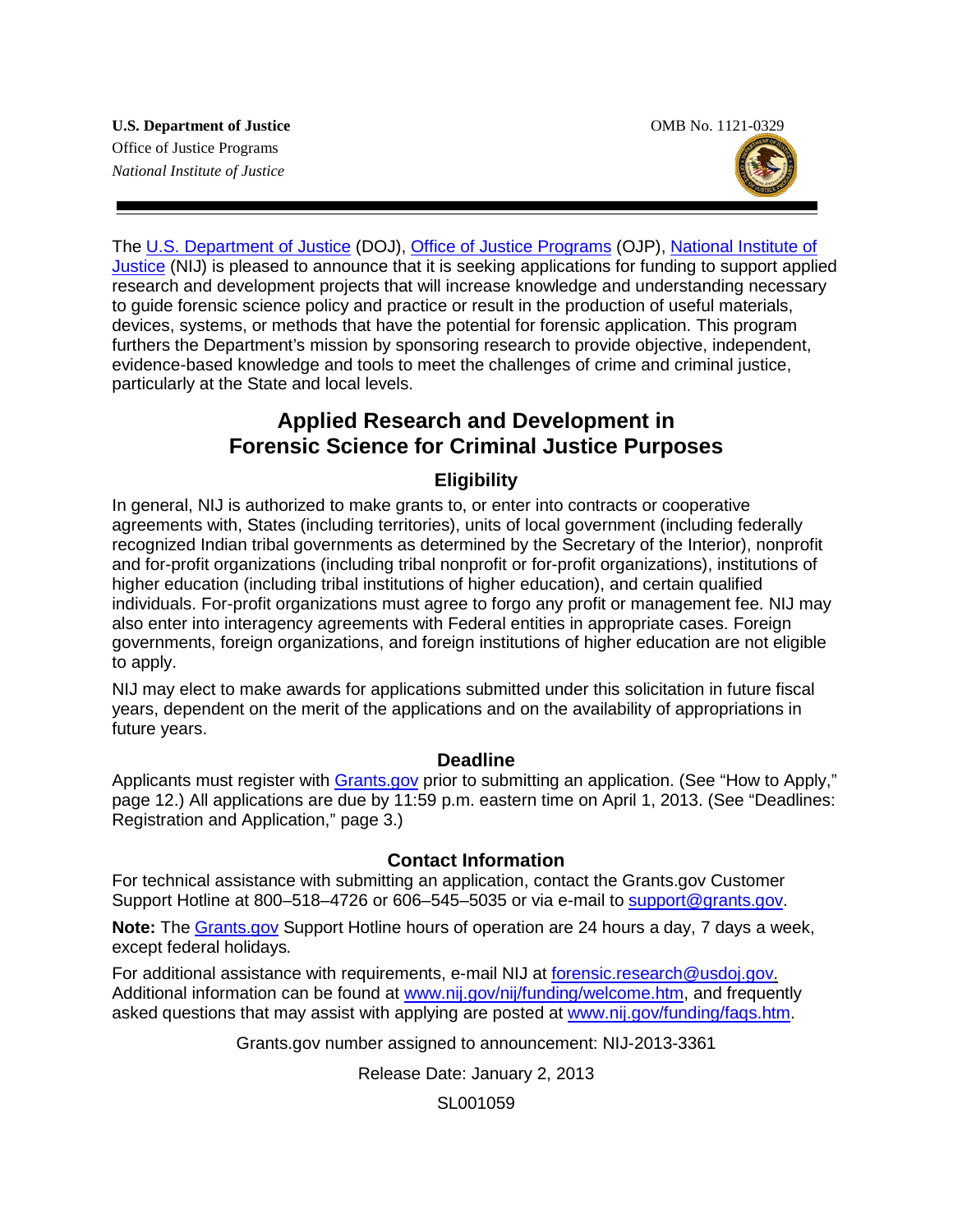# **Contents**

| Information to Complete the Application for Federal Assistance (SF-424) 14 |  |
|----------------------------------------------------------------------------|--|
|                                                                            |  |
|                                                                            |  |
|                                                                            |  |
|                                                                            |  |
|                                                                            |  |
|                                                                            |  |
|                                                                            |  |
|                                                                            |  |
|                                                                            |  |
|                                                                            |  |
|                                                                            |  |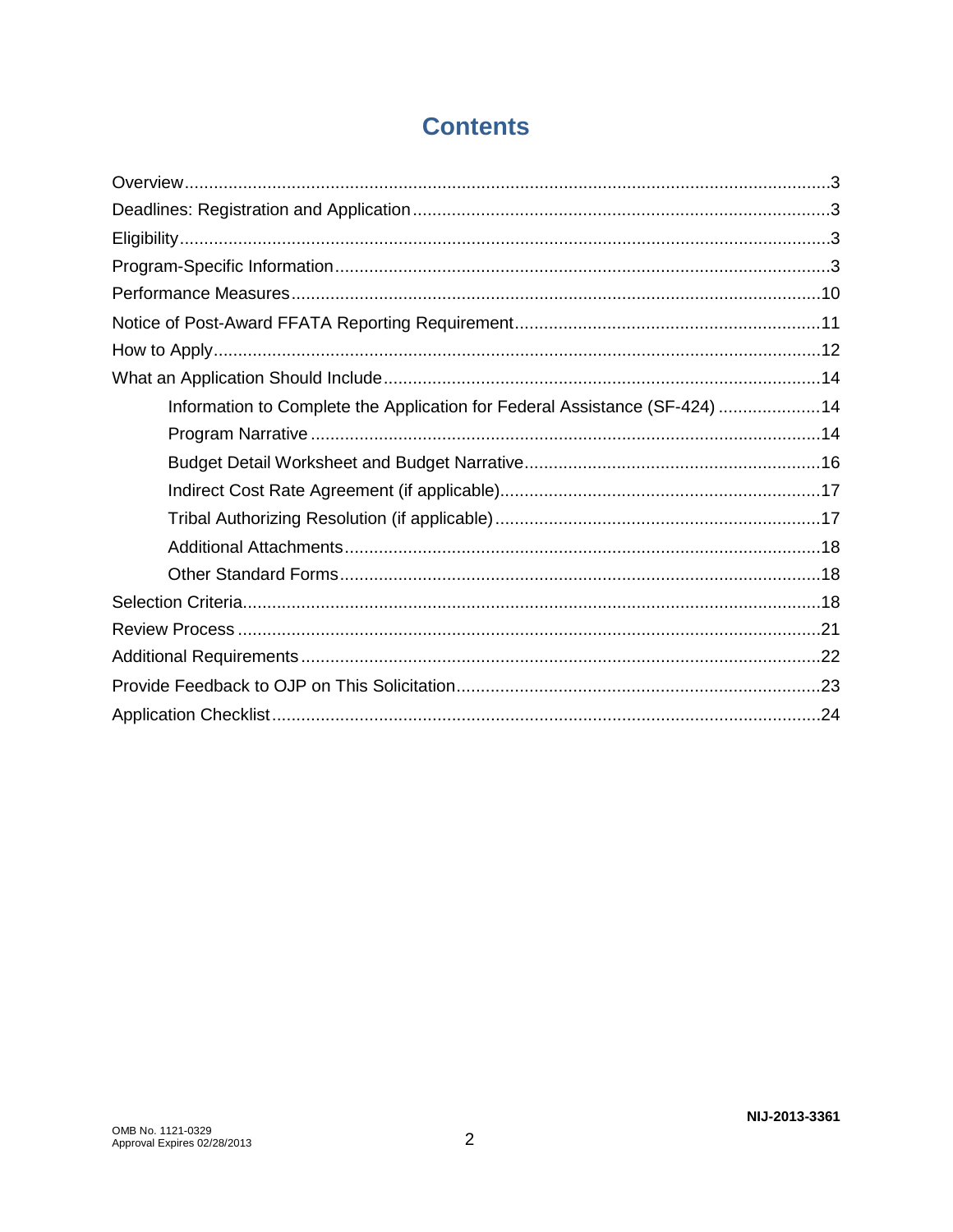# **Applied Research and Development in Forensic Science for Criminal Justice Purposes (CFDA No. 16.560)**

### **Overview**

With this solicitation, NIJ seeks proposals for applied research and development projects that will: (1) increase knowledge or understanding necessary to guide forensic science policy and practice or (2) result in the production of useful materials, devices, systems, or methods that have the potential for forensic application. The intent of the Applied Research and Development in Forensic Science for Criminal Justice Purposes Program is to direct the findings of basic scientific research, research and development in broader scientific fields applicable to forensic science, and ongoing forensic science research toward the development of highly discriminating, accurate, reliable, cost-effective, and rapid methods for the identification, analysis, and interpretation of physical evidence for criminal justice purposes.

### **Deadlines: Registration and Application**

Applicants must register with Grants.gov prior to submitting an application. OJP encourages applicants to register several weeks before the application submission deadline. The deadline to apply for funding under this announcement is 11:59 p.m. eastern time on April 1, 2013*.* See the "How to Apply" section on page 12 for details.

## **Eligibility**

Refer to the title page for eligibility under this program.

### **Program-Specific Information**

This solicitation seeks applications for funding to support applied research and development forensic science projects. For the purposes of this solicitation, the following definitions apply:

- Forensic—Of, relating to, or used in legal proceedings or argumentation.<sup>[1](#page-2-0)</sup>
- Science—The observation, identification, description, experimental investigations, and theoretical explanation of natural phenomena.<sup>[2](#page-2-1)</sup>
- Basic research—A systematic study directed toward fuller knowledge or understanding of the fundamental aspects of phenomena and of observable facts without specific applications towards processes or products in mind. Basic research may include activities with broad applications in mind.<sup>[3](#page-2-2)</sup> (For the purposes of the planned NIJ FY 2013 solicitation "Basic Scientific Research to Support Forensic Science for Criminal Justice Purposes," basic research must include activities with broad application to forensic sciences related to the criminal justice system.)

<span id="page-2-2"></span><span id="page-2-1"></span>

<span id="page-2-0"></span><sup>&</sup>lt;sup>1</sup> The definition of "forensic" is taken from Webster's II New Riverside University Dictionary.<br>
<sup>2</sup> The definition of "science" is taken from Webster's II New Riverside University Dictionary.<br>
<sup>3</sup> Definition is taken fr Character Classification (Schedule C).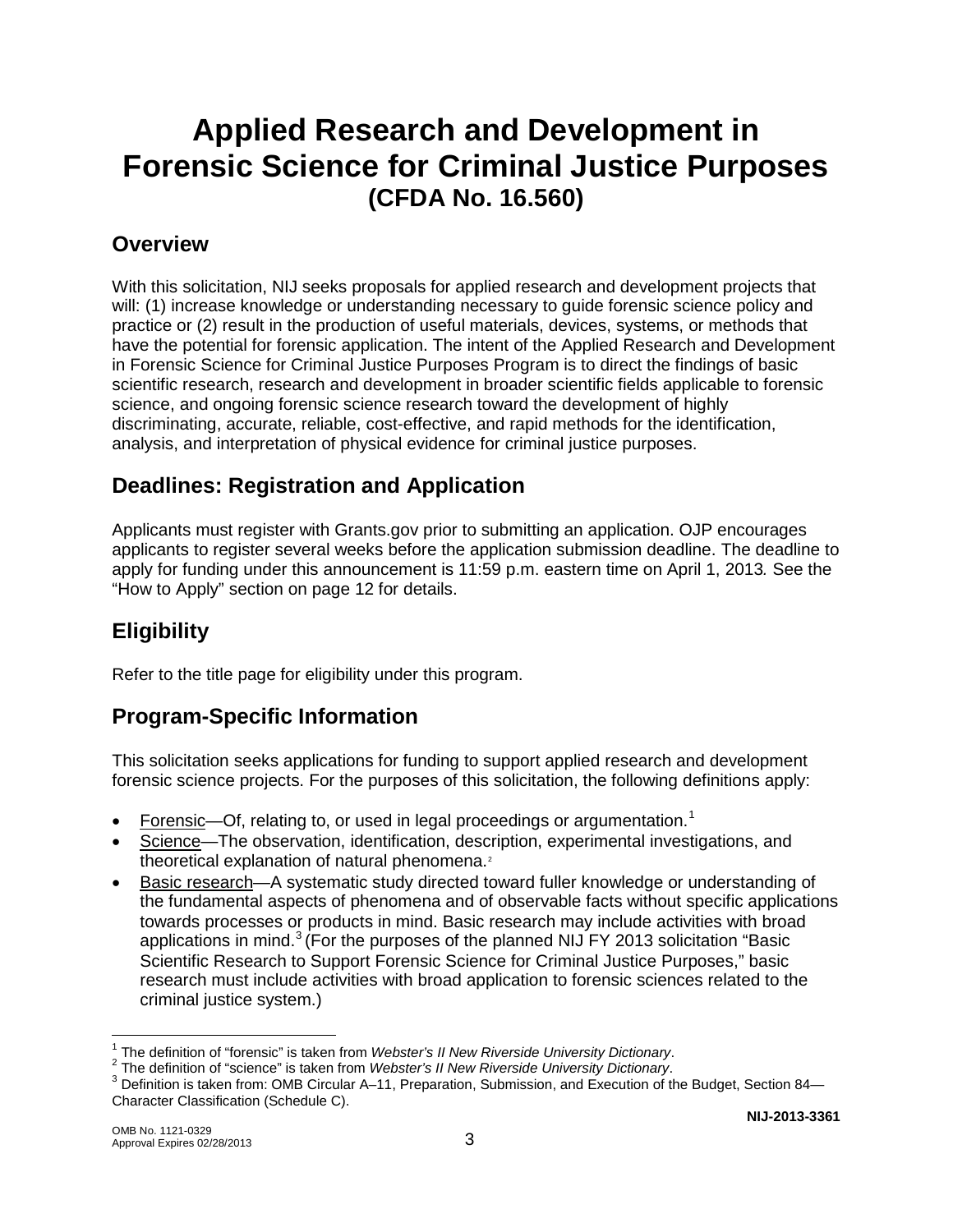- Applied research—A systematic study to gain knowledge or understanding necessary to determine the means by which a recognized and specific need may be met.<sup>[4](#page-3-0)</sup> (For the purposes of this solicitation, the specific need(s) being met must relate to the improvement of forensic science services for criminal justice purposes.)
- Development—The systematic application of knowledge or understanding, directed toward the production of useful materials, devices, and systems or methods, including design, development, and improvement of prototypes and new processes to meet specific requirements.<sup>[5](#page-3-1)</sup> (For the purposes of this solicitation, the development of forensic technologies and methods should assist in answering questions posed in criminal investigations or increase crime laboratory capacity to meet the demand for forensic science services.)

Proposals are expected to identify the forensic science discipline(s) intended to benefit from the project. Some of the forensic science disciplines are listed below (where available, links have also been provided to sites containing additional information).

- DNA and forensic biology [\(www.dna.gov,](http://www.dna.gov/) [www.cstl.nist.gov/strbase,](http://www.cstl.nist.gov/strbase/) [www.swgdam.org\)](http://www.swgdam.org/).
- Forensic crime scene analysis [\(www.swgstain.org\)](http://www.swgstain.org/).
- Forensic anthropology and forensic odontology [\(www.swganth.org\)](http://www.swganth.org/).
- Controlled substances [\(www.swgdrug.org\)](http://www.swgdrug.org/).
- Fire debris analysis and arson scene investigations [\(www.ncfs.ucf.edu/twgfex\)](http://www.ncfs.ucf.edu/twgfex).
- Firearms and toolmark identification [\(www.swggun.org\)](http://www.swggun.org/).
- Latent print [\(www.swgfast.org\)](http://www.swgfast.org/).
- Shoeprint/tire tread examination [\(www.swgtread.org\)](http://www.swgtread.org/).
- Questioned documents [\(www.swgdoc.org\)](http://www.swgdoc.org/).
- Trace evidence [\(www.swgmat.org\)](http://www.swgmat.org/).
- Forensic toxicology [\(www.swgtox.org\)](http://www.swgtox.org/).
- Medicolegal death investigations, including forensic pathology [\(www.swgmdi.org\)](http://www.swgmdi.org/).

#### **Goals, Objectives, and Deliverables**

NIJ's Applied Research and Development in Forensic Science for Criminal Justice Purposes Program is intended to meet the following goals and objectives. Proposals should address at least one of these goals. Proposed projects that intend to meet both goals should be separated into discrete phases that are clearly associated with each goal (additional information regarding the phasing of proposals can be found in the "Amount and Length of Awards" section on page 8).

- **Applied Research Goal:** Increase knowledge or understanding necessary to guide criminal justice policy and practice related to the forensic sciences. To achieve this goal, projects should meet at least one of the following objectives:
	- o Perform applied research to increase knowledge of physical evidence and/or its behavior. Examples include, but are not limited to, the study of fluid transfer and fluid dynamics of certain biological fluids (e.g., blood) to increase understanding of patterns deposited at crime scenes; the examination of mechanical properties of materials (fracture mechanics) for the purpose of physical match analysis of evidence; the examination of chemical properties of evidence for the purpose of identifying source materials; studies of the behavior of chemical compounds of

 $<sup>4</sup>$  Ibid.</sup>

<span id="page-3-1"></span><span id="page-3-0"></span> $<sup>5</sup>$  Ibid.</sup>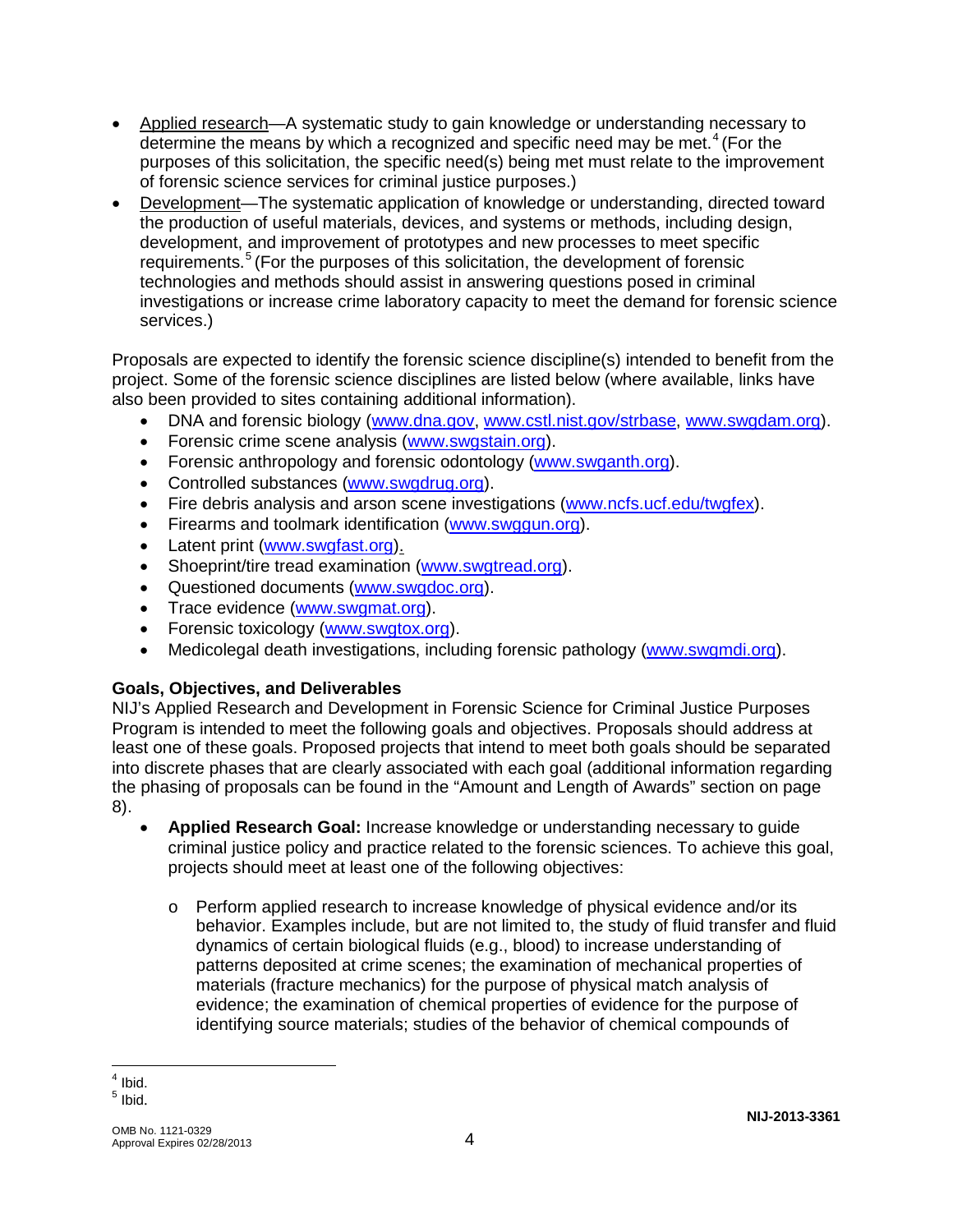forensic interest in biological systems; research to better understand aged, degraded, limited, damaged, inhibited, or otherwise compromised physical evidence (e.g., studies on the effect of environmental factors on physical evidence; studies to increase the overall understanding of the processes and mechanisms that result in the inability to obtain analytical results from evidence).

- o Perform evaluation studies of existing technologies that are expected to have application to forensic sciences in criminal justice settings. The purpose of an evaluation should be to test a new, modified, or previously untested technology to determine whether it is effective for forensic science application. Proposals for evaluation studies should systematically use scientific methods to measure efficiency, implementation, and utility of the technology being evaluated. The primary intent of a proposed evaluation study should be to generate new knowledge or contribute to the knowledge in the forensic scientific literature. Furthermore, knowledge gained from an evaluation study should be applicable to sites other than the one(s) being evaluated. An evaluation study should result in a report suitable for publication and dissemination to guide criminal justice policy and/or practice related to the forensic sciences. The results of an evaluation project should contribute to generalizable knowledge that can be applied beyond a particular program/geography and can inform other researchers, practitioners, and/or policymakers.
- o Expected work products:
	- A final technical report that includes results of the studies performed.<br>Where applicable, a report suitable for dissemination to forensic scier
	- Where applicable, a report suitable for dissemination to forensic science practitioners that includes recommendations for best practices and/or protocols for criminal justice purposes.
	- **Scientific data supporting any reported conclusions or recommendations.**
- **Development Goal:** Produce novel and useful materials, devices, systems, or methods that have the potential for forensic application for criminal justice purposes. Priority consideration will be given to projects that demonstrate potential for increased quality of result and/or decreased time/cost for forensic analyses as compared to current standard practices. In order to achieve this goal, projects should meet at least one of the following objectives:
	- $\circ$  Improve the "front end" of the forensic analysis processes. Examples include, but are not limited to, the development of improved methods for detection and identification of evidence at crime scenes, the development of improved screening methods to help assess the probative value of physical evidence (i.e., onsite presumptive and/or confirmatory analysis of evidence), the development of improved means to remotely detect forensic evidence at a crime scene to overcome scene hazards and prevent evidence contamination, the development of nondestructive or minimally destructive methods for evidentiary sample identification and/or collection, and the development of improved tools or methods for evidence preservation and/or storage.
	- $\circ$  Develop instrumental systems to improve analysis throughput and the reliability, reproducibility, selectivity, and/or sensitivity of current methods used in crime laboratories for forensic analysis.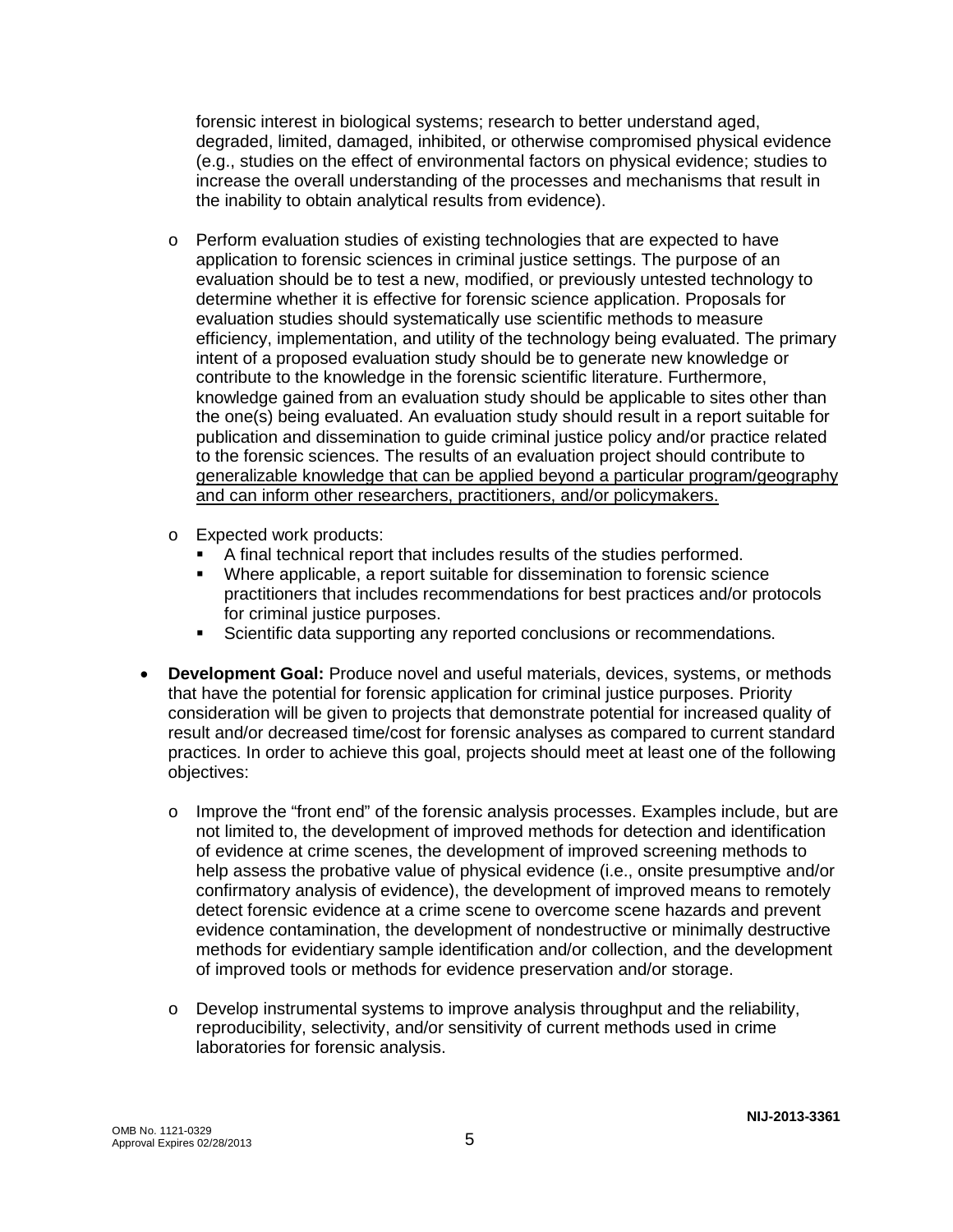- $\circ$  Develop tools or methods that can separate the various components of a mixture. The separation method must be successful on typical forensic samples (limited in yield, etc.) and must not reduce the efficiency of downstream forensic methods. Examples of mixtures include, but are not limited to, cells from different sources (e.g., sperm cells from female epithelial cells, epithelial cells from different sources), products of DNA processes (e.g., polymerase chain reaction (PCR) products in mixtures from two or more individuals), and trace materials.
- o Develop improved tools for examining aged, degraded, limited, damaged, inhibited, or otherwise compromised physical evidence. Examples include, but are not limited to, the development of tools to determine the condition of the evidence to assist crime laboratory analysts in selecting the appropriate analytical approach, the development of methods to repair damaged evidence (without compromising sample integrity) to increase the likelihood of obtaining an analytical result, improvements to the methods for detection and/or removal or remediation of substances that inhibit the success of analysis, or other methods that will maximize the success rate of the analysis of compromised evidence.
- o Develop novel approaches for forensic science methods for analysis and interpretation. Examples include streamlined, portable, high-throughput, more informative, more sensitive, less susceptible to inhibition, and other novel methods for analysis of physical evidence for criminal justice purposes.
- o Develop novel approaches and/or enhance current approaches to interpret forensic data derived from physical evidence, including an assessment of the significance of association. This may include development of databases (comprehensive, searchable, easily accessible, secure databases for use in determining the statistical strength of analytical results obtained from evidence found at crime scenes) and/or analyses that provide quantitative measures and statistical evaluation of forensic evidence.
- o Expected work products include:
	- A final technical report that includes results of the studies performed.<br>Where applicable, a report suitable for dissemination to forensic sciency
	- Where applicable, a report suitable for dissemination to forensic science practitioners that includes recommendations for best practices and/or protocols for criminal justice purposes and an evaluation of the proposed technology (which should also include the technology's limitations).
	- Scientific data supporting any reported conclusions or recommendations.
	- **If applicable, prototype(s) of devices and/or software.**

Some projects may be chosen for Technology Evaluation or Technology Transition Workshop(s). Examples of previous evaluations and workshops can be found through the link: [www.ojp.usdoj.gov/nij/topics/forensics/welcome.htm.](http://www.ojp.usdoj.gov/nij/topics/forensics/welcome.htm)

Applicants under this solicitation should demonstrate an appreciation of and general familiarity with the forensic science techniques currently used for analyzing physical evidence. Applicants should also have an appreciation of the costs and the training required to implement and maintain a proposed technology. NIJ strongly encourages researchers to seek guidance from or partner with appropriate State or local crime laboratories. Such associations foster a greater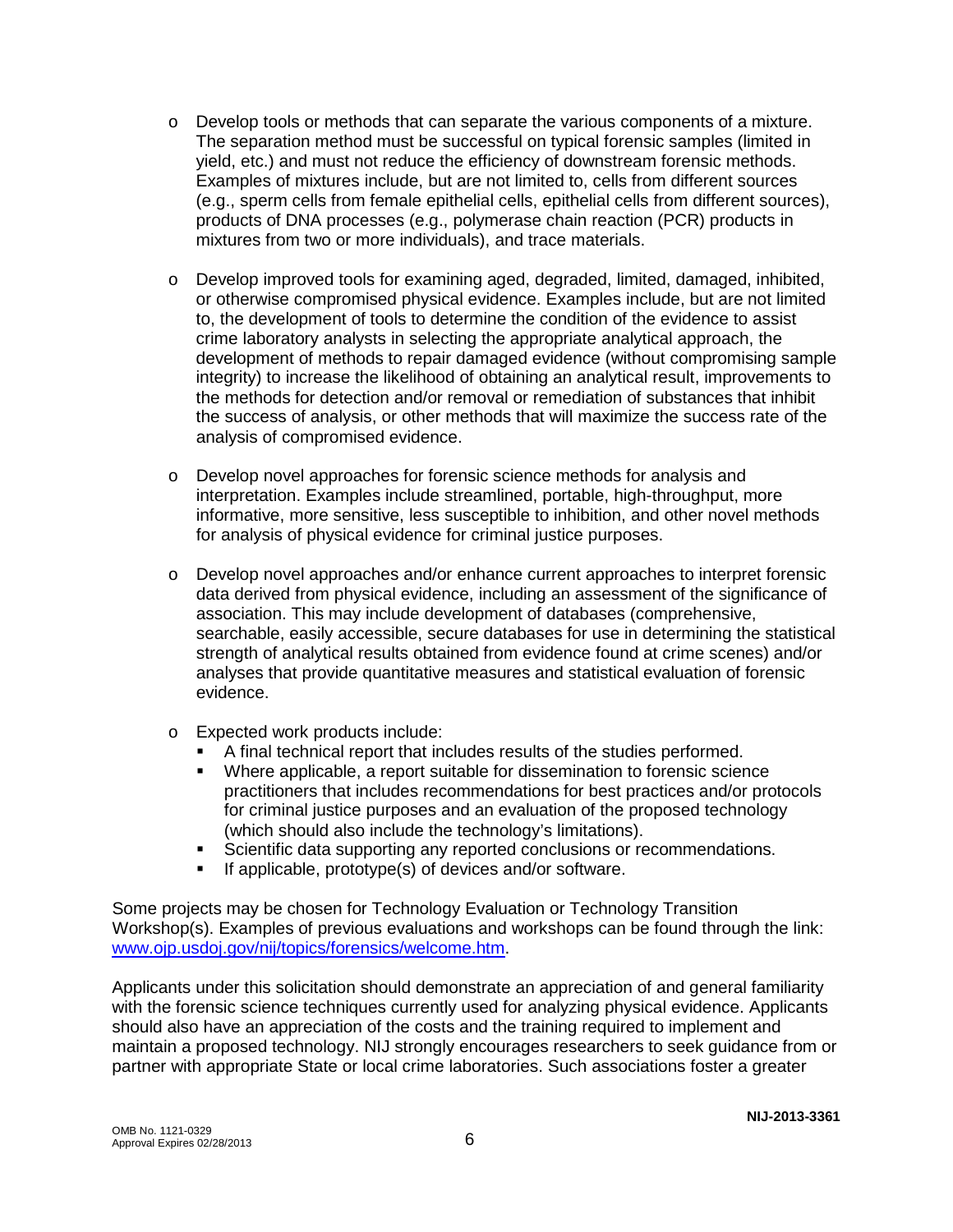understanding of the issues unique to the field of forensic science and may strengthen the scope of the proposed research plan.

Information on NIJ's forensic science research and development programs (including previously funded projects) can be found at: [www.ojp.usdoj.gov/nij/topics/forensics/welcome.htm.](http://www.ojp.usdoj.gov/nij/topics/forensics/welcome.htm)

The following resources may provide additional information to prospective applicants about forensic sciences:

- *Fundamentals of Forensic DNA Typing*, by Butler, J. (San Diego, CA: Academic Press, 2009) ISBN 0–12–374999–4.
- *Advanced Topics in Forensic DNA Typing: Methodology*, by Butler, J. (San Diego, CA: Academic Press, 2011) ISBN 978–0–12–374513–2.
- *Techniques of Crime Scene Investigation, 7th Edition*, by Fisher, B.J. (Boca Raton, FL: CRC Press, 2004) ISBN 0–8493–1691–X.
- *Criminalistics, An Introduction to Forensic Science, 7th Edition*, by Saferstein, R. (Upper Saddle River, NJ: Prentice Hall, 1998) ISBN 0–13–592940–7.
- *Forensic Science Handbook, Volume I, 2nd Edition*, edited by Saferstein, R. (Englewood Cliffs, NJ: Prentice Hall, 2002) ISBN 0–13–091058–9.
- *Forensic Science Handbook, Volume II, 2nd Edition*, edited by Saferstein, R. (Englewood Cliffs, NJ: Prentice Hall, 2005) ISBN 0–13–112434–X.
- *Forensic Science Handbook, Volume III*, edited by Saferstein, R. (Englewood Cliffs, NJ: Prentice Hall, 1993) ISBN 0–13–325390–2.
- *Fundamentals of Forensic Science*, by Houck, M., Siegel, J. (Burlington, MA: Elsevier Academic Press, 2006) ISBN 0–12–356762–9.
- *Forensic Chemistry*, by Bell, S. (Upper Saddle River, NJ: Pearson Prentice Hall, 2006) ISBN 0–13–147835–4.
- *Forensic Pathology, Practical Aspects of Criminal & Forensic Investigations, 2nd Edition*, by Di Maio, D., Di Maio, V. (Boca Raton, FL: CRC Press, 2001) ISBN 0–84–930072–X.
- *Scientific Examination of Questioned Documents, Revised Edition*, by Hilton, O. (Boca Raton, FL: CRC Press, Inc., 1993) ISBN 0–8493–95–10–0.
- Clarke's Analysis of Drugs and Poisons, 3rd Edition, edited by Mofatt, A., Osselton, M., Widdop, B. (London, UK: Pharmaceutical Press, 2004) ISBN 0–85369–473–1.
- *Principles of Forensic Toxicology: Revised and Updated, 2nd Edition*, by Levine, B. (Washington, DC: American Association for Clinical Chemistry, Inc., 2006) ISBN 1–59– 425053–7.
- *Spitz and Fisher's Medicolegal Investigation of Death: Guidelines for the Application of Pathology to Crime Investigation*, by Spitz, W., Spitz D., Fisher, R. (Springfield, IL: Charles C. Thomas Publisher, 2006) ISBN 0–398–07544–1.
- *Quantitative-Qualitative Friction Ridge Analysis: An Introduction to Basic and Advanced Ridgeology*, by Ashbaugh, D. (Boca Raton, FL: CRC Press, 1999) ISBN 0–8493–7007–8.
- "Forensic science," by Brettell, T.A., Butler, J.M., Almirall, J.R. (2009). *Journal of Analytical Chemistry* 81:4695–4711.
- "Confirmation bias: A ubiquitous phenomenon in many guises," by Nickerson, R.S. (1998). *Review of General Psychology* 2:175–220.
- "The vision in 'blind' justice: Expert perception, judgment and visual cognition in forensic pattern recognition," by Dror, I.E. and Cole, S. (2010). *Psychonomic Bulletin and Review*  17(2):161–167.
- National Institute of Justice Firearm Examiner Training: [www.ojp.usdoj.gov/nij/training/firearms-training/index.htm.](http://www.ojp.usdoj.gov/nij/training/firearms-training/index.htm)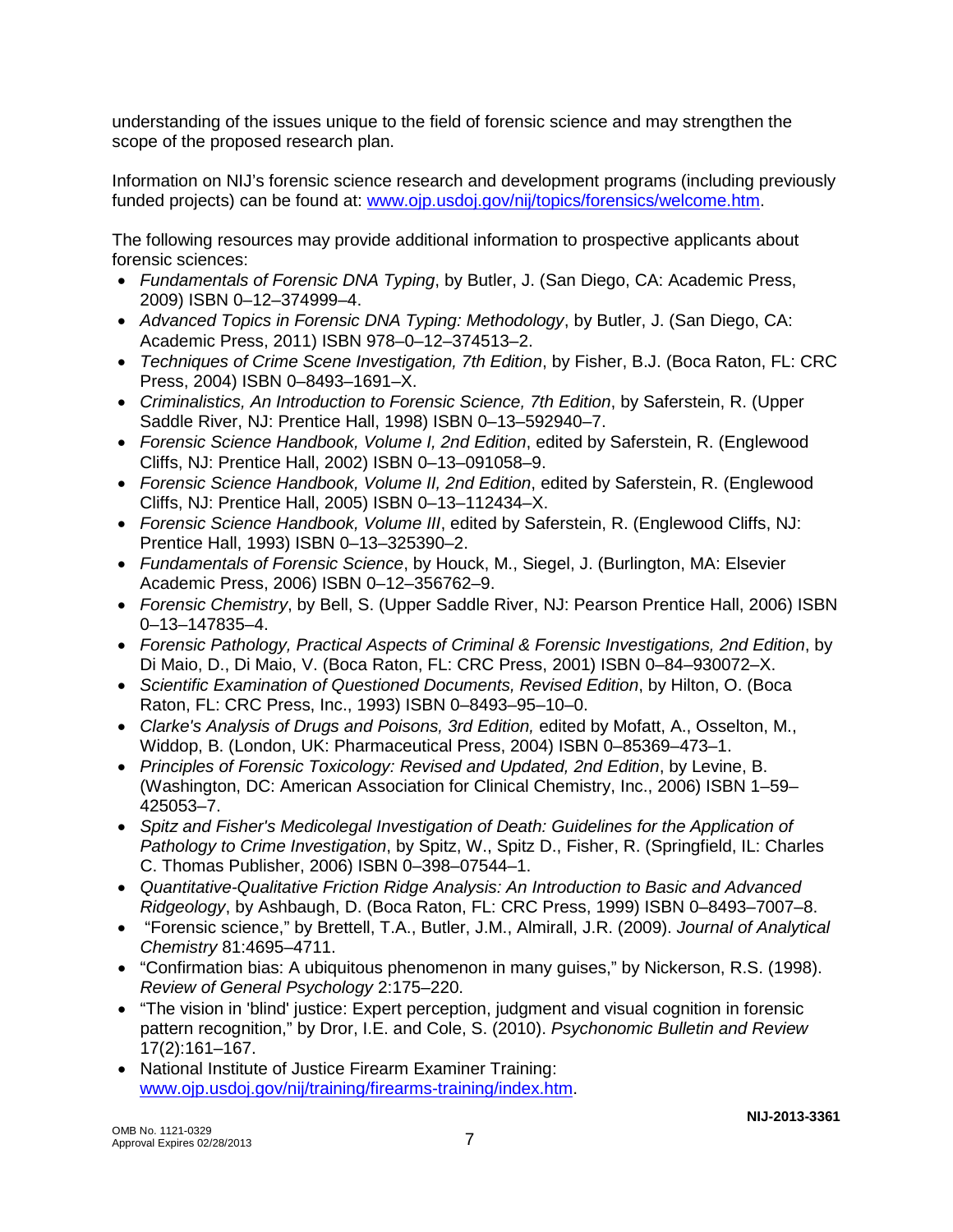#### **Amount and Length of Awards**

Total funding for this solicitation and the number of awards made will depend on the availability of funds, the quality of the applications, and other pertinent factors. **All awards are subject to the availability of appropriated funds and to any modifications or additional requirements that may be imposed by law.** In fiscal year 2012, NIJ provided over \$15 million in grants to fund research and development projects related to forensic science, including DNA. NIJ funding for an individual research or development project rarely exceeds \$500,000 annually, although total funding for projects requiring multiple years to complete has exceeded \$1 million in some cases. In FY 2012, the average forensic science research and development award size was approximately \$195,000 per year, and the average project period was 2 years. If feasible, NIJ recommends that applicants divide the proposed work into discrete phases, with each phase resulting in a measurable deliverable. Applicants should try to structure the phases so that the funding required in any fiscal year will not exceed \$500,000. Although NIJ cannot guarantee that subsequent phases, stages, or tasks will be funded, this approach will enable NIJ to fund the proposed work incrementally, depending on, among other things, the quality of the deliverable at the end of each phase, strategic priorities, and the availability of funds. However, applicants should not divide their work if it is not feasible to do so without impairing the technical and programmatic soundness of their approach. Note: Deliverables (e.g., technical reports, prototypes, software, recommendations for best practices and/or protocols, etc.) will be required at the end of each phase to enable NIJ to assess the progress of the work and to assist NIJ in making reasoned determinations as to the suitability of funding the next phase of the work.

Applicants should be aware that the total period for an award ordinarily will not exceed 3 years. FY 2013 award announcements are expected to be made by September 30, 2013. Applicants may wish to consider proposing project period start dates commencing on January 1, 2014.

**Please note:** All applicants under this solicitation must comply with Department of Justice regulations on confidentiality and human subjects' protection. See "Other Requirements for OJP Applications" at [www.ojp.usdoj.gov/funding/other\\_requirements.htm.](http://www.ojp.usdoj.gov/funding/other_requirements.htm)

#### **What will not be funded:**

- 1. Provision of training or direct service.
- 2. Proposals primarily to purchase equipment, materials, or supplies. (The budget may include these items if they are necessary to conduct applied research, development, demonstration, evaluation, or analysis. Proposals that include equipment purchases should include a discussion of how federally funded equipment is proposed to be used after the funded work has been completed and/or the project period has ended. Note that OJP may issue specific equipment disposition instructions in appropriate circumstances.)
- 3. Work that will be funded under another specific solicitation.
- 4. Proposals that do not contain a research component or do not respond to the specific goals of this solicitation.
- 5. Proposals addressing basic scientific research in the physical, life, and cognitive sciences that are designed to increase the knowledge underlying forensic science disciplines. Applicants proposing such studies may consider submitting applications to the planned NIJ FY 2013 solicitation entitled "Basic Scientific Research to Support Forensic Science for Criminal Justice Purposes."
- 6. Proposals addressing both a basic research and an applied research or development component. Applicants should submit the applied research and/or development component only.
- 7. Proposals that do not clearly address criminal justice concerns in the United States.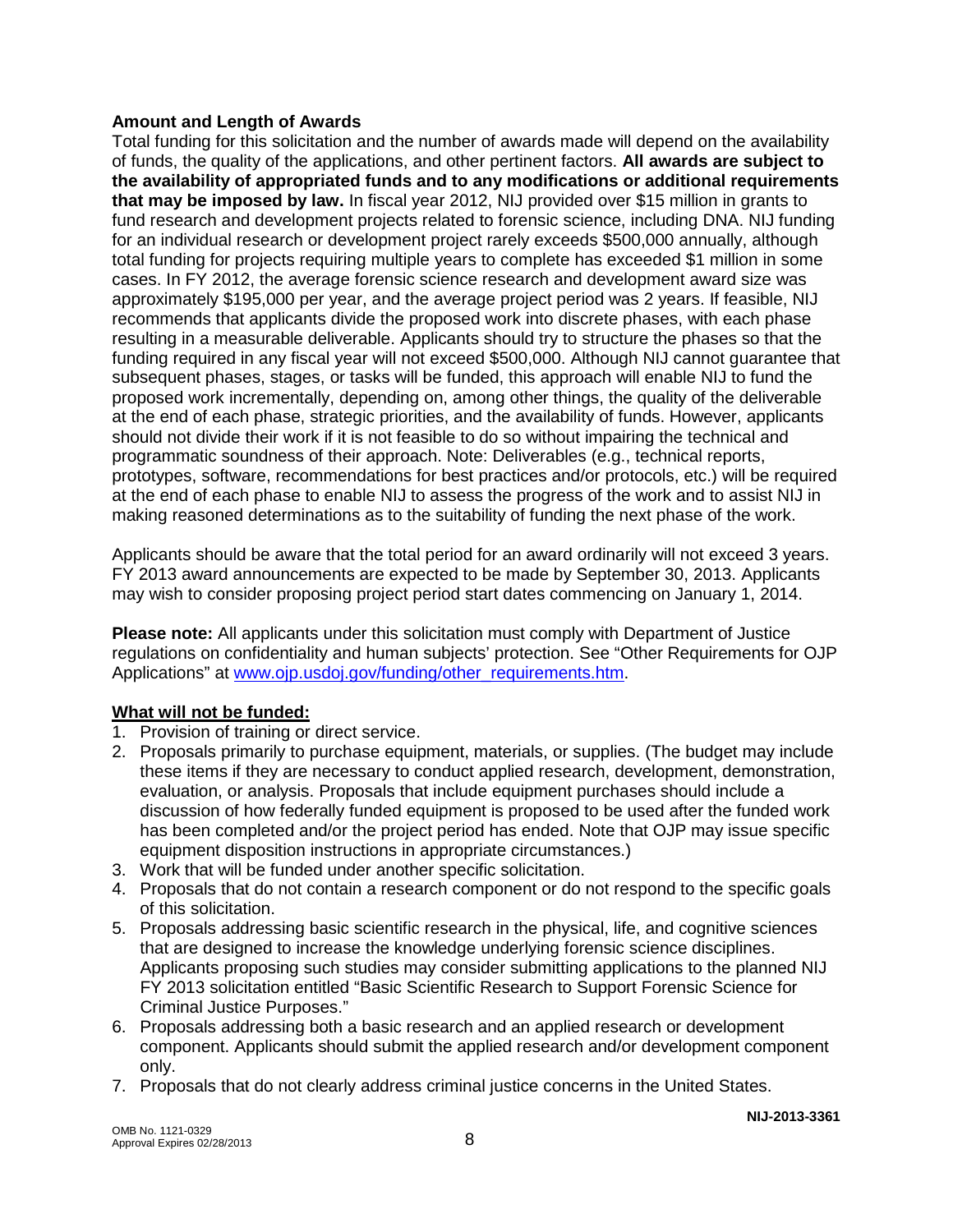- 8. Proposals that focus primarily on non-human animal DNA or non-human animal biological components.
- 9. Proposals in the area of digital evidence or digital forensics. Digital evidence includes information stored or transmitted in binary form that may be relied on in court. It is typically found on computer hard drives, mobile phones, personal digital assistants, CDs, flash memory equipment and other electronic devices. Digital evidence is commonly associated with electronic crime (e.g., child pornography or credit card fraud); however, digital evidence can also be used as forensic evidence in other types of crimes.<sup>[6](#page-8-0)</sup>
- 10. Costs associated with conducting conferences. A conference is a symposium, seminar, workshop, or any other organized and formal meeting, whether conducted face-to-face or via the Internet, where individuals assemble (or meet virtually) to exchange information and views or explore or clarify a defined subject, problem, or area of knowledge, whether or not a published report results from such meeting. A meeting where a gathering discusses general matters as part of a normal course of doing business is not considered a conference. Funds may be used to *attend* conferences for the purposes of dissemination of research findings.

#### **Budget Information**

#### **Limitation on Use of Award Funds for Employee Compensation; Waiver**

With respect to any award of more than \$250,000 made under this solicitation, federal funds may not be used to pay total cash compensation (salary plus bonuses) to any employee of the award recipient at a rate that exceeds 110% of the maximum annual salary payable to a member of the Federal Government's Senior Executive Service (SES) at an agency with a Certified SES Performance Appraisal System for that year. The 2012 salary table for SES employees is available at [www.opm.gov/oca/12tables/indexSES.asp.](http://www.opm.gov/oca/12tables/indexSES.asp) Note: A recipient may compensate an employee at a higher rate, provided the amount in excess of this compensation limitation is paid with non-federal funds. (Any such additional compensation will not be considered matching funds where match requirements apply.)

The limitation on compensation rates allowable under an award may be waived on an individual basis at the discretion of the Director of the National Institute of Justice. An applicant requesting a waiver should include a detailed justification in the budget narrative of its application. Unless the applicant submits a waiver request and justification with the application, the applicant should anticipate that OJP will request the applicant to adjust and resubmit its budget.

The justification should include the particular qualifications and expertise of the individual, the uniqueness of the service being provided, the individual's specific knowledge of the program or project being undertaken with award funds, and a statement explaining that the individual's salary is commensurate with the regular and customary rate for an individual with his/her qualifications and expertise, and for the work to be done.

#### **Minimization of Conference Costs**

No OJP funding can be used to purchase food and/or beverages for any meeting, conference, training, or other event. Exceptions to this restriction may be made only in cases where such sustenance is not otherwise available (i.e., extremely remote areas), or where a special presentation at a conference requires a plenary address where there is no other time for sustenance to be obtained. Such an exception would require prior approval from OJP. This

<span id="page-8-0"></span><sup>&</sup>lt;sup>6</sup> See generall[y www.nij.gov/topics/forensics/evidence/digital/welcome.htm](http://www.nij.gov/topics/forensics/evidence/digital/welcome.htm)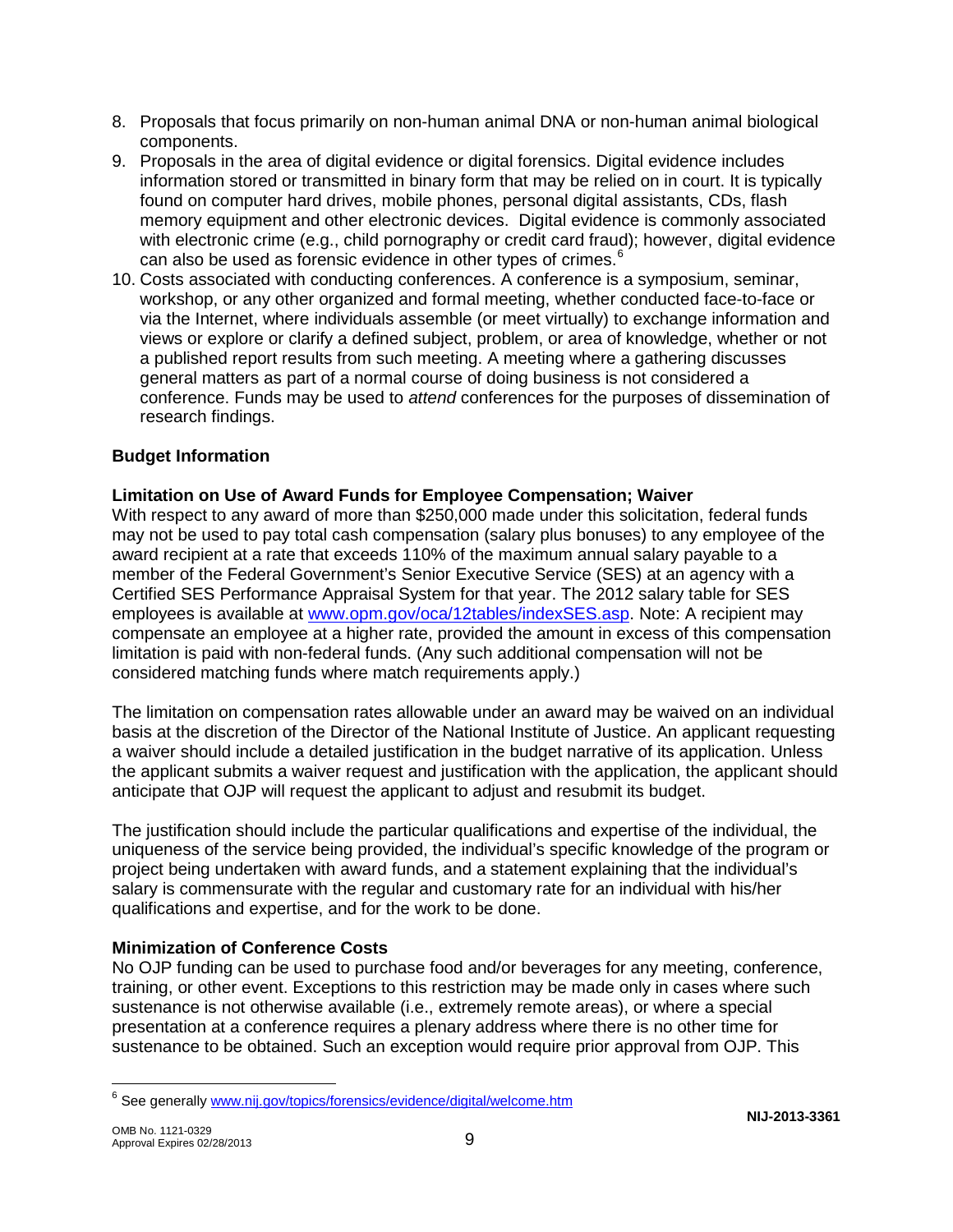restriction does not apply to water provided at no cost, but does apply to any and all other refreshments, regardless of the size or nature of the meeting. Additionally, this restriction does not impact direct payment of per diem amounts to individuals in a travel status under the organization's travel policy.

Updated Department of Justice and OJP guidance on conference planning, minimization of costs, and conference cost reporting is accessible on the OJP website at [www.ojp.usdoj.gov/funding/confcost.htm.](http://www.ojp.usdoj.gov/funding/confcost.htm)

#### **Costs Associated with Language Assistance (if applicable)**

If an applicant proposes a program or activity that would deliver services or benefits to individuals, the costs of taking reasonable steps to provide meaningful access to those services or benefits by individuals with limited English proficiency may be allowable costs. Reasonable steps to provide meaningful access to services or benefits may include interpretation or translation services where appropriate.

For additional information, see the "Civil Rights Compliance" section of the OJP "Other Requirements for OJP Applications" Web page [\(www.ojp.usdoj.gov/funding/other\\_requirements.htm\)](http://www.ojp.usdoj.gov/funding/other_requirements.htm).

#### **Match Requirement**

See "Cofunding" paragraph under "What an Application Should Include" (below).

#### **Performance Measures**

To assist the Department in fulfilling its responsibilities under the Government Performance and Results Act of 1993 (GPRA), Public Law 103-62, and the GPRA Modernization Act of 2010, Public Law 111–352, applicants that receive funding under this solicitation must provide data that measure the results of their work done under this solicitation. Any award recipient will be required, post award, to provide the data requested in the "Data Grantee Provides" column so that OJP can calculate values for the "Performance Measures" column. (Submission of performance measures data is not required for the application.) Performance measures for this solicitation are as follows: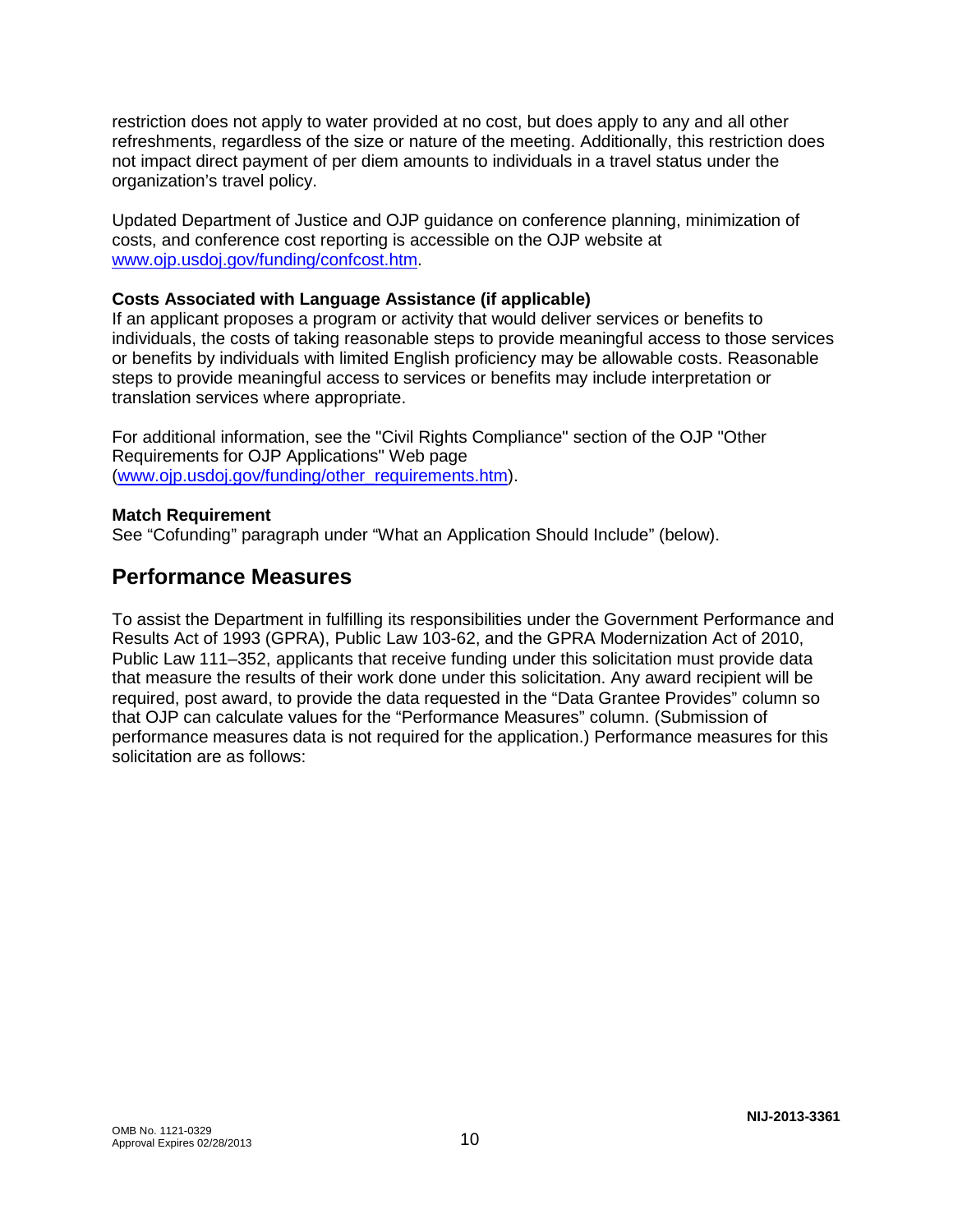| <b>Objective</b>                                                                                                                                                                                                                                                                                         | <b>Performance Measure(s)</b>                                                                                                                                                                                                                                                                                                                                                                                                                                                                                                                                                                                                                                                                 | <b>Data Grantee Provides</b>                                                                                                                                                                                                                                                                                                                                                                                                                                                                                                                                                                                                                                                                              |
|----------------------------------------------------------------------------------------------------------------------------------------------------------------------------------------------------------------------------------------------------------------------------------------------------------|-----------------------------------------------------------------------------------------------------------------------------------------------------------------------------------------------------------------------------------------------------------------------------------------------------------------------------------------------------------------------------------------------------------------------------------------------------------------------------------------------------------------------------------------------------------------------------------------------------------------------------------------------------------------------------------------------|-----------------------------------------------------------------------------------------------------------------------------------------------------------------------------------------------------------------------------------------------------------------------------------------------------------------------------------------------------------------------------------------------------------------------------------------------------------------------------------------------------------------------------------------------------------------------------------------------------------------------------------------------------------------------------------------------------------|
| The production of novel and<br>useful knowledge, materials,<br>devices, systems, or<br>methods that have the<br>potential for forensic<br>science application in<br>criminal justice settings<br>and/or the ability to guide<br>criminal justice policy and<br>practice related to forensic<br>sciences. | Relevance to the needs<br>1.<br>of the field as measured<br>by whether the grantee's<br>substantive scope did not<br>deviate from the funded<br>proposal or any<br>subsequent agency<br>modifications to the<br>scope.<br>2. Quality of the research<br>as assessed by peer<br>reviewers.<br>3. Quality of management<br>as measured by whether<br>significant interim project<br>milestones were<br>achieved, final deadlines<br>were met, and costs<br>remained within<br>approved limits.<br>4. If applicable, number of<br>NIJ final grant reports,<br>NIJ research<br>documents, and grantee<br>research documents<br>published.<br>5. If applicable, number of<br>fielded technologies. | 1. A final report providing a<br>comprehensive overview of the<br>project and a detailed<br>description of the project design,<br>data, and methods; a full<br>presentation of scientific<br>findings; and a thorough<br>discussion of the implications of<br>the project findings for criminal<br>justice practice and policy in the<br>United States.<br>2. Quarterly financial reports,<br>semiannual progress reports,<br>and a final progress report.<br>3. If applicable, each data set that<br>was collected, acquired, or<br>modified in conjunction with the<br>project.<br>4. If applicable, citation to<br>report(s)/document(s).<br>5. If applicable, description of<br>fielded technologies. |

### **Notice of Post-Award FFATA Reporting Requirement**

Applicants should anticipate that OJP will require all recipients (other than individuals) of awards of \$25,000 or more under this solicitation, consistent with the Federal Funding Accountability and Transparency Act of 2006 (FFATA), to report award information on any first-tier subawards totaling \$25,000 or more, and, in certain cases, to report information on the names and total compensation of the five most highly compensated executives of the recipient and first-tier subrecipients. Each applicant entity must ensure that it has the necessary processes and systems in place to comply with the reporting requirements should it receive funding. Reports regarding subawards will be made through the FFATA Subaward Reporting System (FSRS), found at [www.fsrs.gov.](https://www.fsrs.gov/)

Please note also that applicants should anticipate that no subaward of an award made under this solicitation may be made to a subrecipient (other than an individual) unless the potential subrecipient acquires and provides a Data Universal Numbering System (DUNS) number.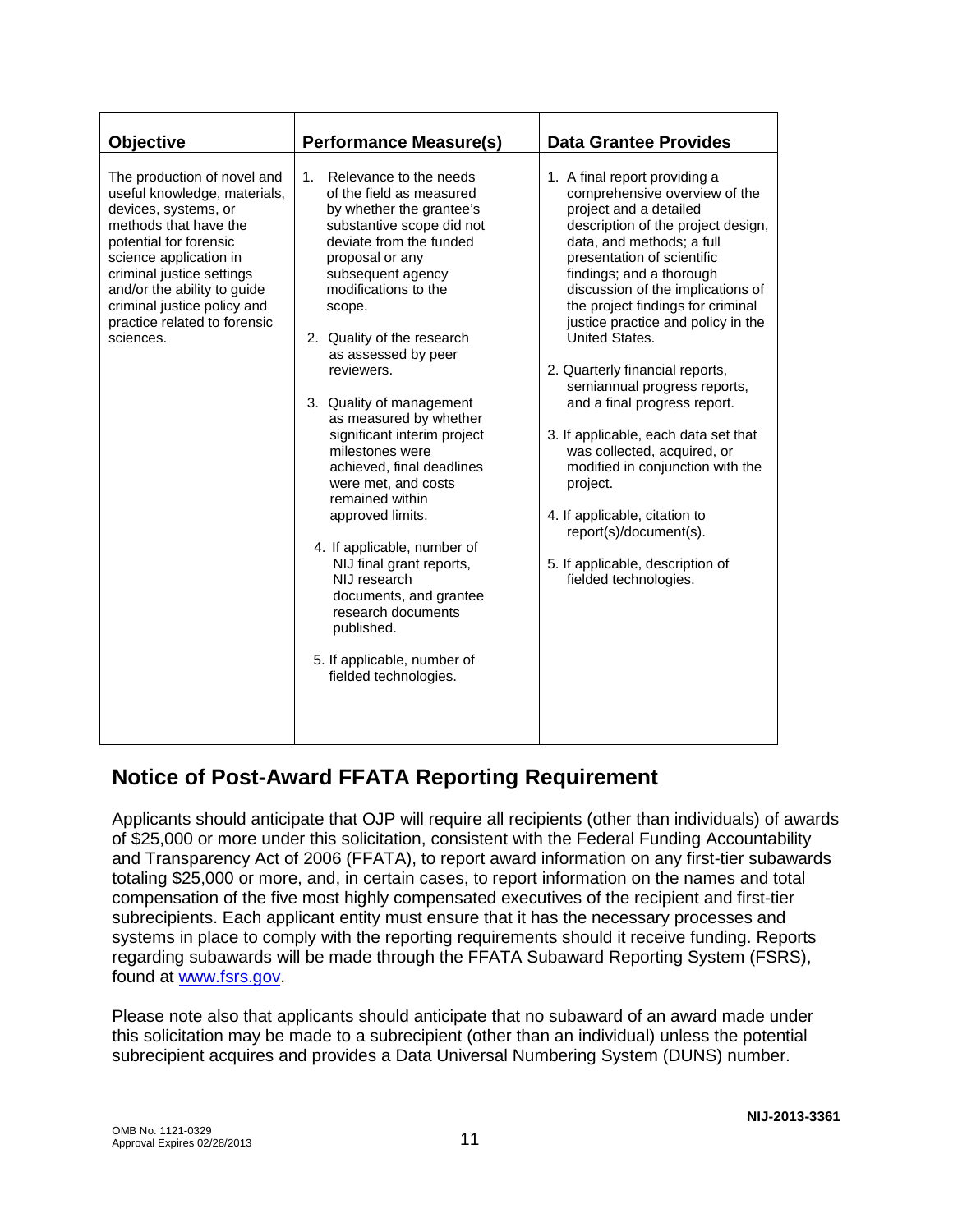### **How to Apply**

Applications will be submitted through Grants.gov. Grants.gov is a "one-stop storefront" that provides a unified process for all customers of federal awards to find funding opportunities and apply for funding. Complete instructions on how to register and submit an application can be found at [www.Grants.gov.](http://www.grants.gov/) If the applicant experiences technical difficulties at any point during this process, call the Grants.gov Customer Support Hotline at **800**–**518**–**4726** or **606–545–5035**, 24 hours a day, 7 days a week, except federal holidays. Registering with Grants.gov is a onetime process; however, **processing delays may occur, and it can take up to several weeks** for first-time registrants to receive confirmation and a user password. OJP highly recommends that applicants start the registration process as early as possible to prevent delays in submitting an application package by the specified application deadline.

All applicants are required to complete the following steps:

- 1. **Acquire a Data Universal Numbering System (DUNS) number.** In general, the Office of Management and Budget requires that all applicants (other than individuals) for federal funds include a DUNS number in their applications for a new award or renewal of an existing award. A DUNS number is a unique nine-digit sequence recognized as the universal standard for identifying and keeping track of entities receiving federal funds. The identifier is used for tracking purposes and to validate address and point of contact information for federal assistance applicants, recipients, and subrecipients. The DUNS number will be used throughout the grant life cycle. Obtaining a DUNS number is a free, one-time activity. Obtain a DUNS number by calling Dun and Bradstreet at 866–705– 5711 or by applying online at [www.dnb.com.](http://www.dnb.com/) A DUNS number is usually received within 1-2 business days.
- 2. **Acquire registration with the System for Award Management (SAM). SAM replaces the Central Contractor Registration (CCR) database** as the repository for standard information about federal financial assistance applicants, recipients, and subrecipients. OJP requires all applicants (other than individuals) for federal financial assistance to maintain current registrations in the SAM database. Applicants must be registered in SAM to successfully register in Grants.gov. (Previously, organizations that had submitted applications via Grants.gov were registered with CCR, as it was a requirement for Grants.gov registration. SAM registration replaces CCR as a pre-requisite for Grants.gov registration.) Applicants must **update or renew their SAM registration annually** to maintain an active status.

Applicants that were previously registered in the CCR database must, at a minimum:

- Create a SAM account;
- Log in to SAM and migrate permissions to the SAM account (all the entity registrations and records should already have been migrated).

Applicants that were not previously registered in the CCR database must register in SAM prior to registering in Grants.gov. Information about SAM registration procedures can be accessed at [www.sam.gov.](https://www.sam.gov/portal/public/SAM/?portal:componentId=1f834b82-3fed-4eb3-a1f8-ea1f226a7955&portal:type=action&interactionstate=JBPNS_rO0ABXc0ABBfanNmQnJpZGdlVmlld0lkAAAAAQATL2pzZi9uYXZpZ2F0aW9uLmpzcAAHX19FT0ZfXw**)

**NIJ-2013-3361** 3. **Acquire an Authorized Organization Representative (AOR) and a Grants.gov username and password**. Complete the AOR profile on Grants.gov and create a username and password. The applicant organization's DUNS number must be used to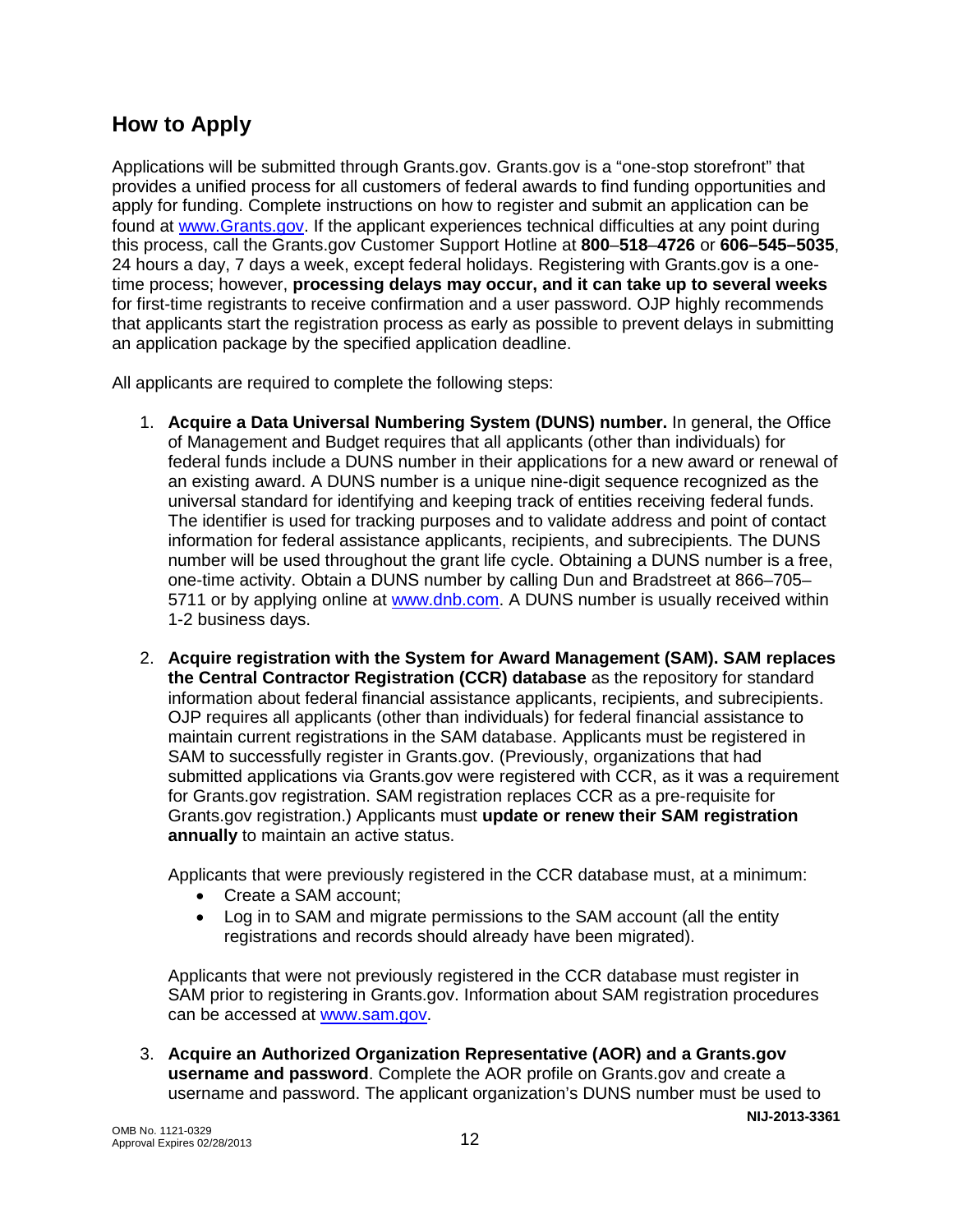complete this step. For more information about the registration process, go to [www.grants.gov/applicants/get\\_registered.jsp.](http://www.grants.gov/applicants/get_registered.jsp)

- 4. **Acquire confirmation for the AOR from the E-Business Point of Contact (E-Biz POC).** The E-Biz POC at the applicant organization must log into Grants.gov to confirm the applicant organization's AOR. Note that there can be more than one AOR for the organization.
- 5. **Search for the funding opportunity on Grants.gov.** Use the following identifying information when searching for the funding opportunity on Grants.gov. The Catalog of Federal Domestic Assistance (CFDA) number for this solicitation is 16.560, titled "National Institute of Justice Research, Evaluation, and Development Project Grants," and the funding opportunity number is NIJ-2013-3361.
- 6. **Complete the Disclosure of Lobbying Activities.** All applicants must complete this information. An applicant that expends any funds for lobbying activities must provide the detailed information requested on the form, *Disclosure of Lobbying Activities* (SF-LLL). An applicant that does not expend any funds for lobbying activities should enter "N/A" in the required highlighted fields.
- 7. **Submit an application consistent with this solicitation by following the directions in Grants.gov.** Within 24–48 hours after submitting the electronic application, the applicant should receive an e-mail validation message from Grants.gov. The validation message will state whether the application has been received and validated, or rejected, with an explanation. **Important:** Applicants are urged to submit applications **at least 72 hours prior** to the due date of the application to allow time to receive the validation message and to correct any problems that may have caused a rejection notification.

**Note: Grants.gov will forward the application to OJP's Grants Management System (GMS). GMS does not accept executable file types as application attachments**. These disallowed file types include, but are not limited to, the following extensions: ".com," ".bat," ".exe," ".vbs," ".cfg," ".dat," ".db," ".dbf," ".dll," ".ini," ".log," ".ora," ".sys," and ".zip."

#### **Note: Duplicate Applications**

If an applicant submits multiple versions of an application, NIJ will review the most recent version submitted.

#### **Experiencing Unforeseen Grants.gov Technical Issues**

If an applicant experiences unforeseen Grants.gov technical issues beyond the applicant's control that prevent submission of its application by the deadline, the applicant must send an email to the NIJ email address in the Contact Information section on the title page **within 24 hours after the application deadline** and request approval to submit its application. The applicant must include in the e-mail: a description of the technical difficulties, a timeline of submission efforts, the complete grant application, the applicant DUNS number, and Grants.gov Help Desk or SAM tracking number(s) the applicant has received. **Note: Requests are not automatically approved by NIJ***.* After the program office reviews all of the information submitted, and contacts the Grants.gov or SAM Help Desks to validate the technical issues reported, OJP will contact the applicant to either approve or deny the request to submit a late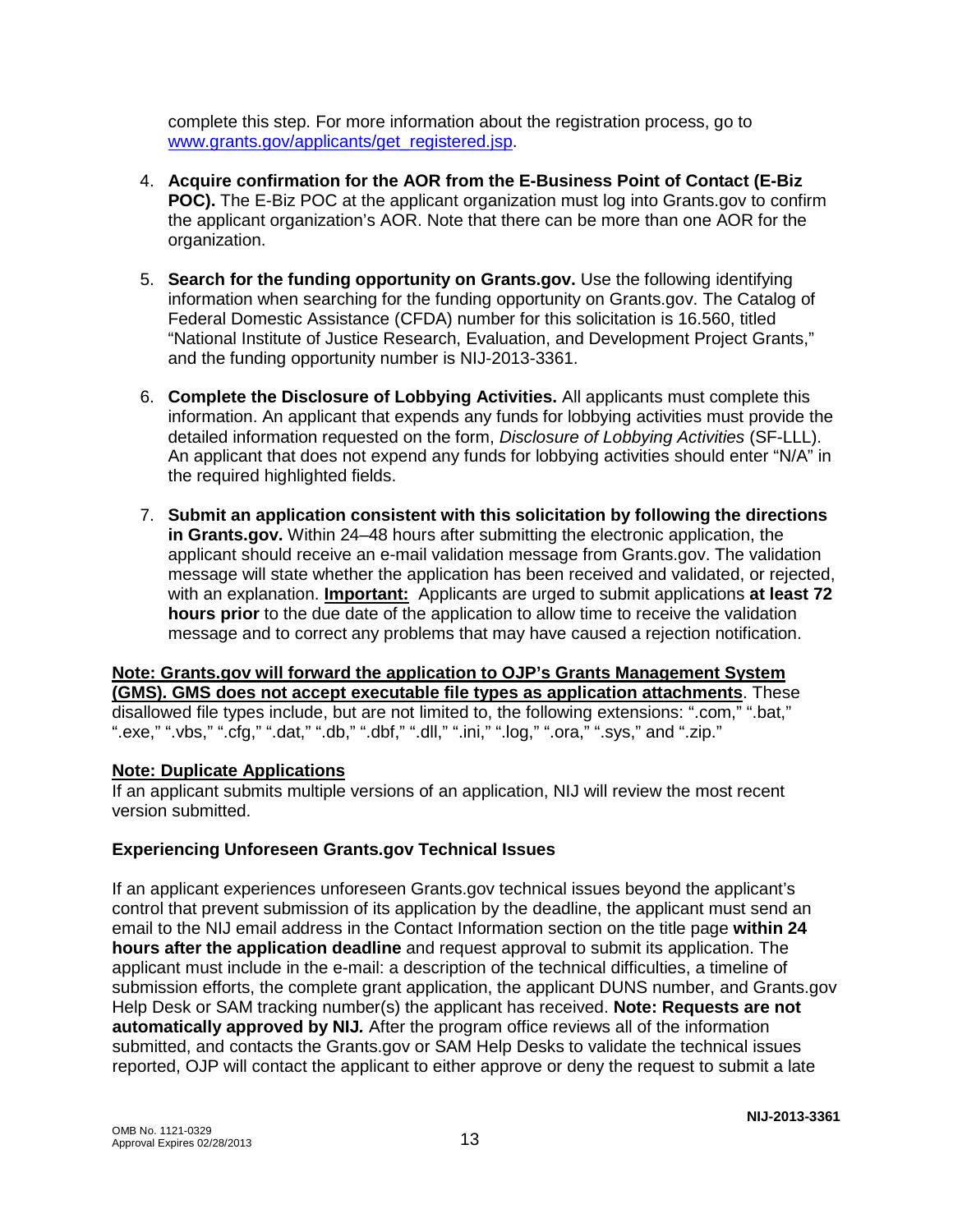application. If the technical issues reported cannot be validated, the application will be rejected as untimely.

The following conditions are not valid reasons to permit late submissions: (1) failure to begin the registration process in sufficient time, (2) failure to follow Grants.gov instructions on how to register and apply as posted on its Web site, (3) failure to follow all of the instructions in the OJP solicitation, and (4) technical issues experienced with the applicant's computer or information technology (IT) environment, including firewalls.

Notifications regarding known technical problems with Grants.gov, if any, are posted at the top of the OJP funding Web page at [www.ojp.usdoj.gov/funding/solicitations.htm.](http://www.ojp.usdoj.gov/funding/solicitations.htm)

### **What an Application Should Include**

Applicants should anticipate that failure to submit an application that contains all of the specified elements may negatively affect the review of the application; and, should a decision be made to make an award, it may result in the inclusion of special conditions that preclude access to or use of award funds pending satisfaction of the conditions.

Moreover, applicants should anticipate that applications that are unresponsive to the scope of the solicitation, or that do not include application elements designated by NIJ to be critical, will neither proceed to peer review nor receive further consideration. Under this solicitation, NIJ has designated the following application elements as critical: program narrative, budget detail worksheet and budget narrative, and resumes/curriculum vitae of key personnel. The Budget Narrative and the Budget Detail Worksheet may be combined in one document. However, if only one document is submitted, it must contain **both** narrative and detail information.

OJP strongly recommends use of appropriately descriptive file names (e.g., "Program Narrative," "Budget Detail Worksheet and Budget Narrative," "Timelines," "Memoranda of Understanding," "Resumes") for all attachments. OJP recommends that resumes be included in a single file.

#### 1. **Information to Complete the Application for Federal Assistance (SF–424)**

The SF–424 is a standard form required for use as a cover sheet for submission of preapplications, applications, and related information. Grants.gov and GMS take information from the applicant's profile to populate the fields on this form. When selecting "type of applicant," if the applicant is an for-profit entity, select "For-Profit Organization" or "Small Business" (as applicable).

#### 2. **Program Narrative**

The program narrative section of the application should not exceed 18 single-spaced pages in 12-point font with 1-inch margins, of which a minimum of 9 pages should be dedicated to the description of the project/program design and implementation. If tables, charts, figures, and other illustrations are included in the main body of the program narrative, they will count toward the 18-page limit for the narrative section. Abstract, table of contents, appendices, and government forms do not count toward the 18-page limit for the narrative section.

If the program narrative fails to comply with these length-related restrictions, noncompliance may be considered in peer review and in final award decisions.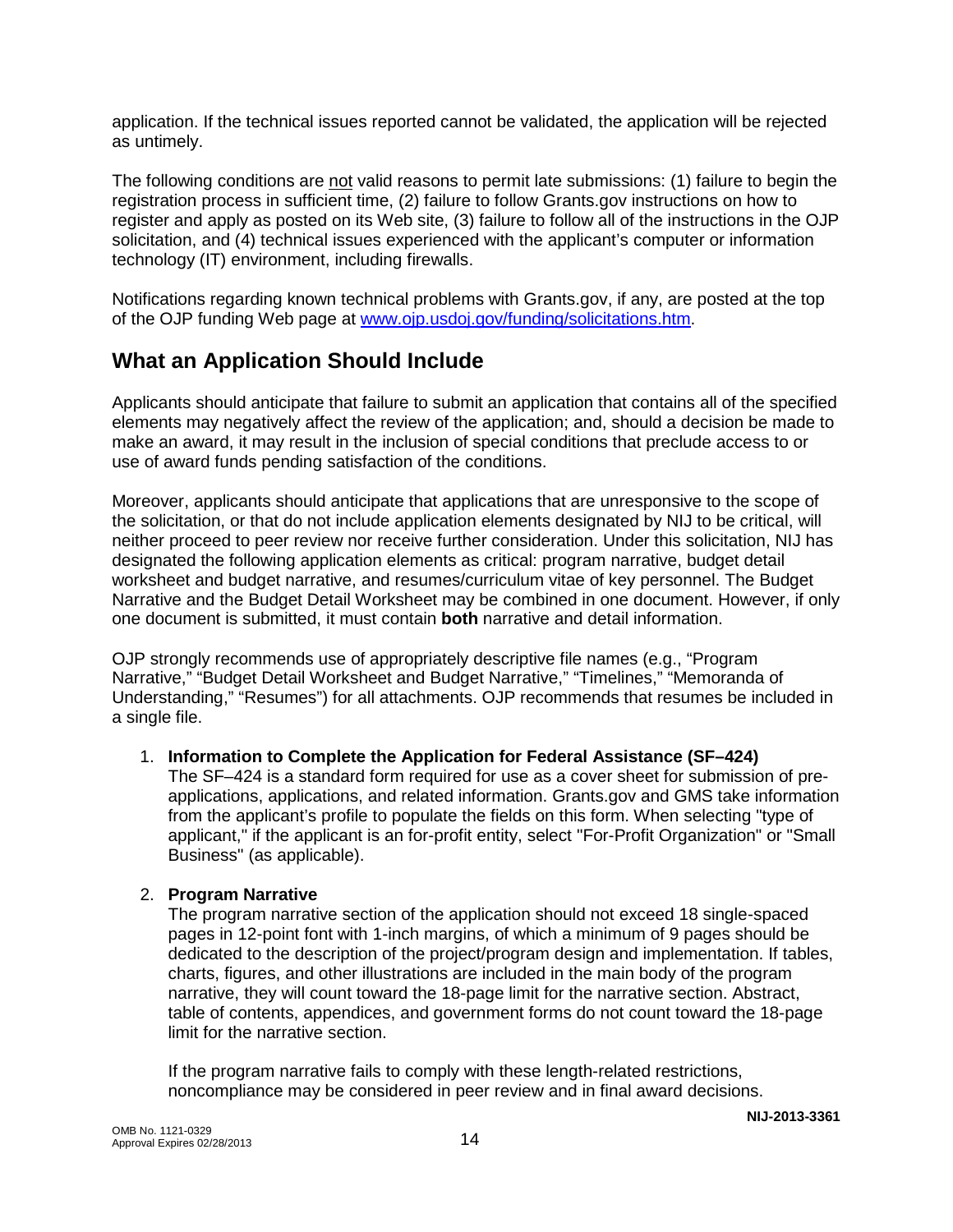#### Program Narrative Guidelines:

- a. **Title Page** (not counted against the 18-page program narrative limit). The title page should include the title of the project, submission date, funding opportunity number, the applicant's name and complete contact information (i.e., name, address, telephone number, and e-mail address), and a list of key words/phrases relevant to the proposed subject matter.
- b. **Project Abstract** (not counted against the 18-page program narrative limit). The 400 to 600-word abstract should state the problem under investigation (including research goals and objectives) and the anticipated relevance of the project to criminal justice public policy, practice, or theory. It should describe the proposed method and/or research design, including data to be used in addressing research questions, data collection procedures and instrumentation, access to data, and other methods or procedures of the proposed study. It should also describe procedures for data analysis and all expected products, including interim and final reports, instrumentation, and devices.
- c. **Resubmit Response** (if applicable) (not counted against the 18-page program narrative limit). If an applicant is resubmitting a proposal that was presented previously to NIJ, but not funded, the applicant should indicate this. A statement should be provided, no more than two pages, addressing: (1) the title, submission date, and NIJ-assigned application number of the previous proposal, and (2) a brief summary of revisions to the proposal. This document should be inserted after the abstract.
- d. **Table of Contents** (not counted against the 18-page program narrative limit).
- e. **Main body.** The main body of the program narrative should describe the project in depth. The following sections should be included as part of the program narrative:
	- Statement of the Problem.
	- Project/Program Design and Implementation (this section should account for a minimum of 9 pages of the main body of the narrative).
	- Capabilities/Competencies.
	- Impact/Outcomes, Evaluation, and Dissemination.

Within these sections, the narrative should address:

- Purpose, goals, and objectives. (See "Goals, Objectives, and Deliverables" on page 4.)
- Review of relevant literature.
- Detailed description of research design and methods to include: research questions, hypotheses, description of sample, analysis plan, etc.
- Implications for criminal justice policy and practice in the United States.
- Management plan and organization.
- f. **Appendices** (not counted against the 18-page program narrative limit) include:
	- Bibliography/references.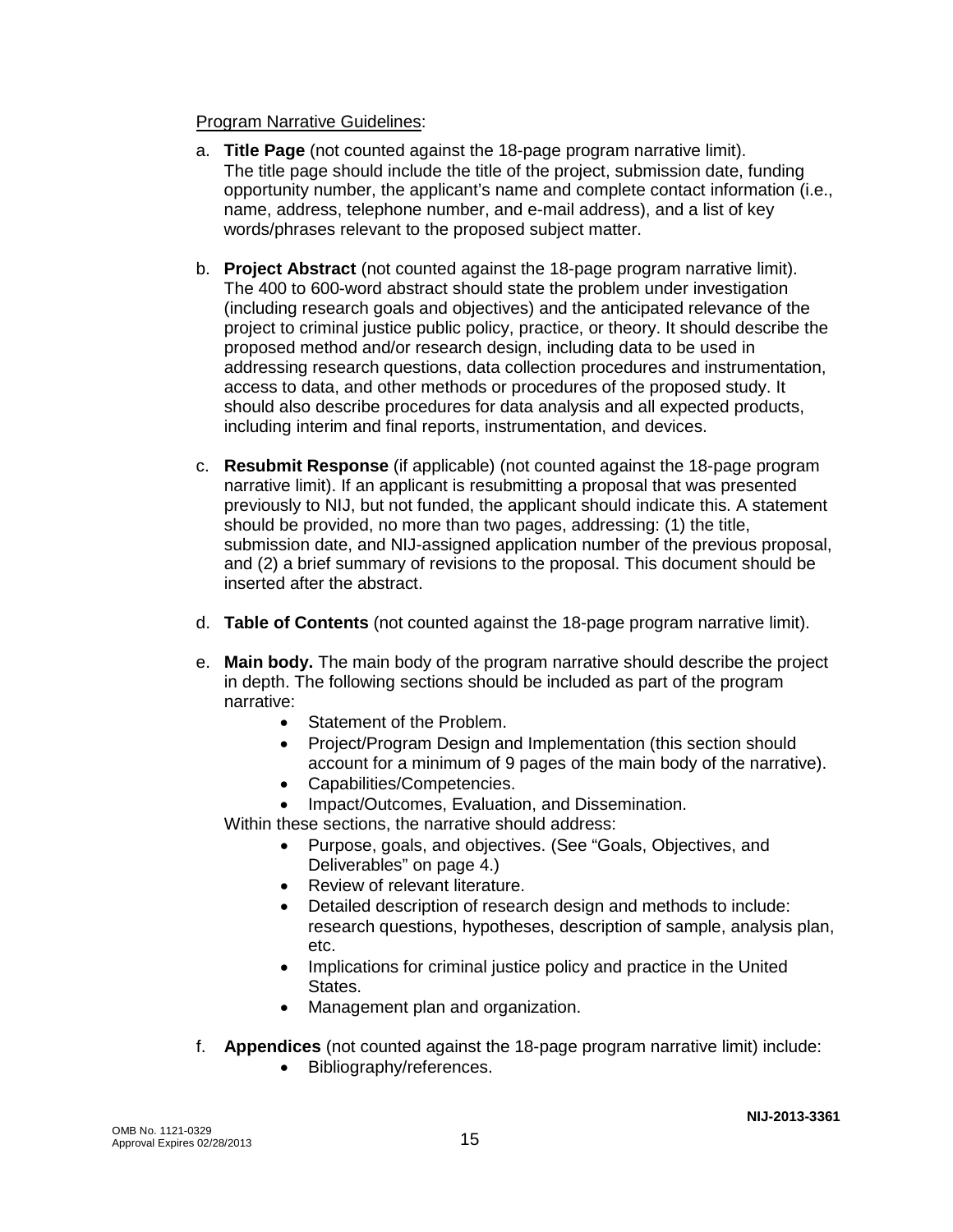- Any tools/instruments, questionnaires, tables/charts/graphs, or maps pertaining to the proposed study that are supplemental to such items included in the main body of the narrative. (Tables, charts, graphs, or other relevant illustrations that are essential for comprehension of the project/program design should be included in the main body of the narrative.)
- Supporting data—This should include any preliminary data to support the investigator's ability to perform the work and/or proof of principle for the proposed research/technology.
- Curriculum vitae, resumes, or biographical sketches of key personnel. (Curriculum vitae, resumes, or biographical sketches should be limited to no more than 2 pages per person.)
- Project timeline and research calendar with expected milestones.
- Research independence and integrity (see "Selection Criteria," below).
- Human Subjects Protection Paperwork, including Institutional Review Board (IRB) documentation and forms (see [www.ojp.gov/nij/funding/humansubjects/human-subjects.htm\)](http://www.ojp.gov/nij/funding/humansubjects/human-subjects.htm).
- Privacy Certificate (for further guidance go to [www.ojp.gov/nij/funding/humansubjects/privacy-certificate](http://www.ojp.gov/nij/funding/humansubjects/privacy-certificate-guidance.htm)[guidance.htm\)](http://www.ojp.gov/nij/funding/humansubjects/privacy-certificate-guidance.htm).
- Other funding:
	- **EXECT:** List of previous and current NIJ awards to applicant organization and investigator(s).
	- **EXECUTE:** List of current and pending non-NIJ support for each investigator collaborating on this proposal.
	- **EXECT:** List of other agencies, organizations, or funding sources to which this proposal has been submitted (if applicable).
- Letters of cooperation/support or administrative agreements from organizations collaborating in the project, memoranda of understanding (MOUs), or letters of intent to establish MOUs (if applicable).
- Other materials specified by the solicitation.
- Data archiving plan (See descriptive paragraph below.)

**Data Archiving Plan:** Applications should include a description of the proposed data management and archiving process. The submission of data has not been a requirement of the forensic science research and development program; however, data may be requested on a case-by-case basis.

#### 3. **Budget Detail Worksheet and Budget Narrative**

#### a. **Budget Detail Worksheet**

A sample Budget Detail Worksheet can be found at [www.ojp.gov/funding/forms/budget\\_detail.pdf.](http://www.ojp.gov/funding/forms/budget_detail.pdf) If the budget is submitted in a different format, the budget categories listed in the sample budget worksheet should be included.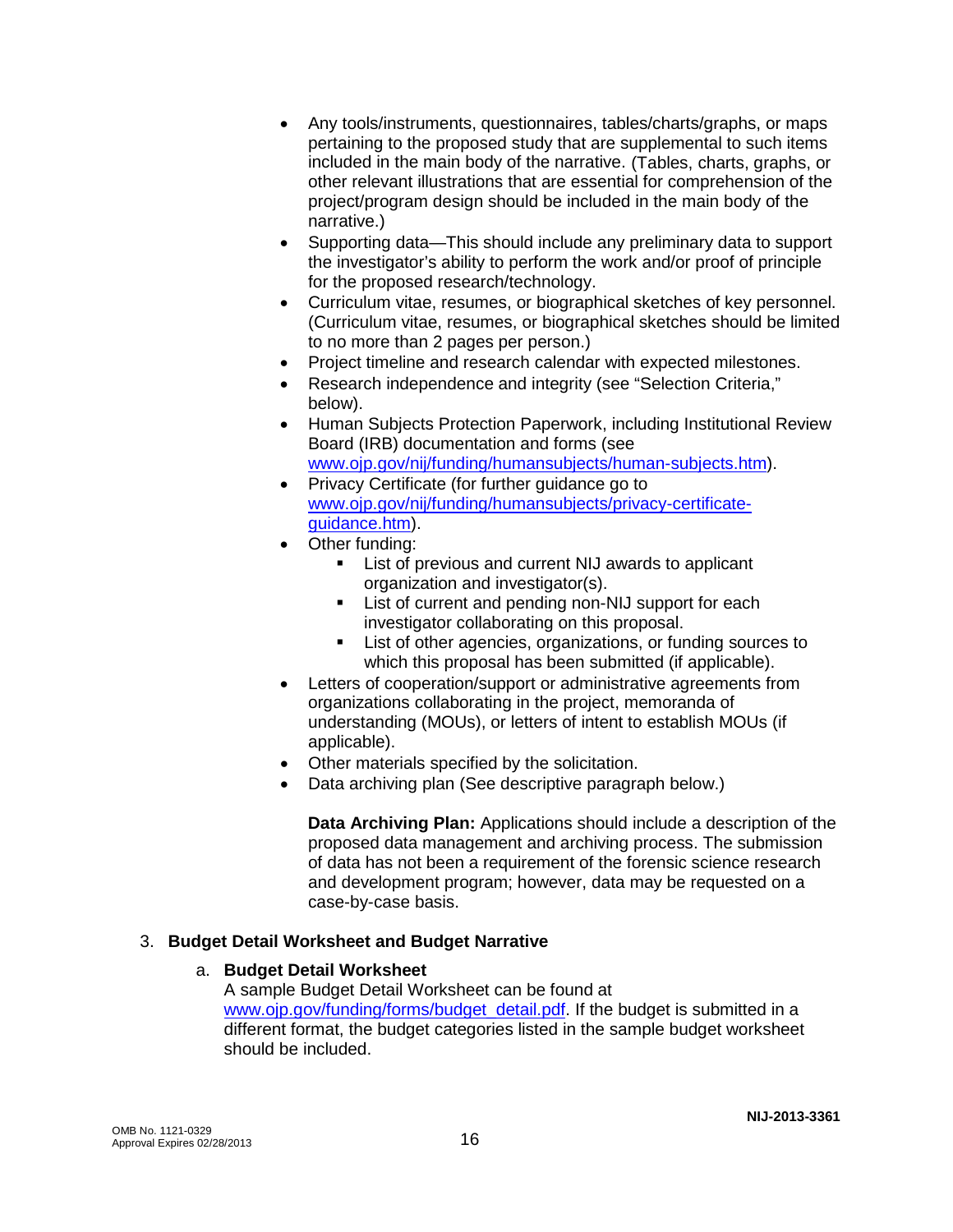For questions pertaining to budget and examples of allowable and unallowable costs, see the OJP Financial Guide at [www.ojp.usdoj.gov/financialguide/index.htm](http://www.ojp.usdoj.gov/financialguide/index.htm)*.*

#### b. **Budget Narrative**

The Budget Narrative should thoroughly and clearly describe every category of expense listed in the Budget Detail Worksheet. Proposed budgets are expected to be complete; reasonable and allowable; cost-effective; and necessary for project activities. The narrative should be mathematically sound and correspond with the information and figures provided in the Budget Detail Worksheet. The narrative should explain how all costs were estimated and calculated and how they are relevant to the completion of the proposed project. The narrative may include tables for clarification purposes but need not be in a spreadsheet format. As with the Budget Detail Worksheet, the Budget Narrative should be broken down by year.

**Cofunding:** A grant made by NIJ under this solicitation may account for up to 100 percent of the total cost of the project. The application should indicate whether it is feasible for the applicant to contribute cash, facilities, or services as non-Federal support for the project. The application should identify generally any such contributions that the applicant expects to make and the proposed budget should indicate in detail which items, if any, will be supported with non-Federal contributions.

If a successful application proposes a voluntary match amount, the match amount incorporated into the OJP-approved budget becomes mandatory and subject to audit.

#### 4. **Indirect Cost Rate Agreement** (if applicable)

Indirect costs are allowed only if the applicant has a federally approved indirect cost rate. (This requirement does not apply to units of local government.) A copy of the rate approval should be attached. If the applicant does not have an approved rate, one can be requested by contacting the applicant's cognizant Federal agency, which will review all documentation and approve a rate for the applicant organization or, if the applicant's accounting system permits, costs may be allocated in the direct cost categories. If DOJ is the cognizant Federal agency, obtain information needed to submit an indirect cost rate proposal at [www.ojp.usdoj.gov/funding/pdfs/indirect\\_costs.pdf.](http://www.ojp.usdoj.gov/funding/pdfs/indirect_costs.pdf)

#### 5. **Tribal Authorizing Resolution** (if applicable)

If an application is being submitted by either (1) a tribe or tribal organization or (2) a third party proposing to provide direct services or assistance to residents on tribal lands, then a current authorizing resolution of the governing body of the tribal entity or other enactment of the tribal council or comparable governing body authorizing the inclusion of the tribe or tribal organization and its membership should be included with the application. In those instances when an organization or consortium of tribes proposes to apply for a grant on behalf of a tribe or multiple specific tribes, then the application should include a resolution (or comparable legal documentation, as may be applicable) from all tribes that will be included as a part of the services/assistance provided under the grant. A consortium of tribes for which existing consortium bylaws allow action without support from all tribes in the consortium (i.e., without authorizing resolution or other enactment of each tribal governing body) may submit a copy of its consortium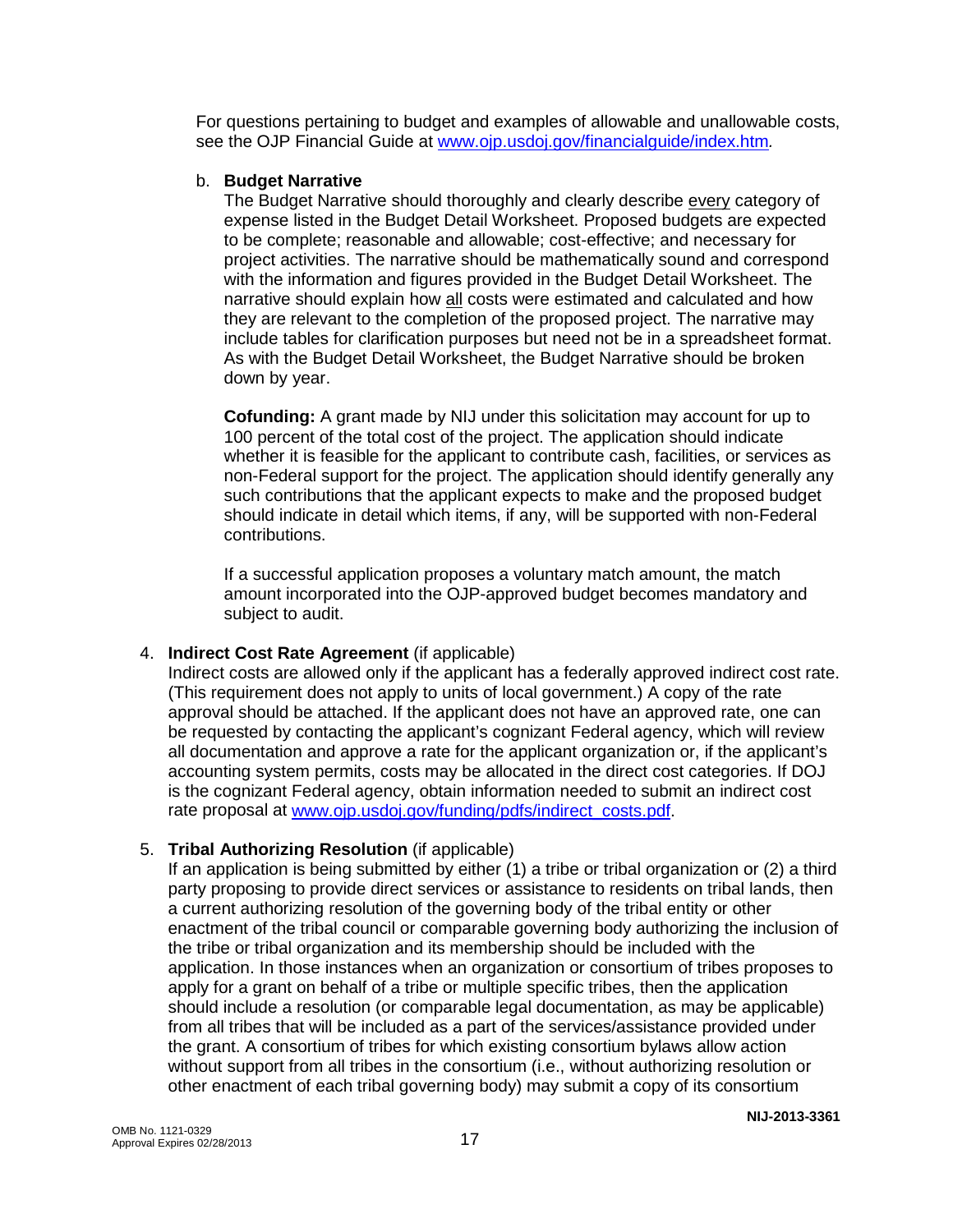bylaws with the application in lieu of tribal resolutions (or comparable legal documentation).

#### 6**. Additional Attachments**

#### **List of Entities Involved in the Project**

The application should include a stand-alone attachment entitled "List of Entities" that lists the names of all entities that will be involved in the work. This list should include, but is not limited to: the organizations at which the investigators are employed; academic institutions at which grant-funded researchers are employed or enrolled; organizations that may receive subawards or contracts; and any organization(s) named in letters of cooperation/support, administrative agreements from organizations collaborating in the project, MOUs, or letters of intent to establish MOUs.

#### 7. **Other Standard Forms**

Additional forms that may be required in connection with an award are available on OJP's funding page at [www.ojp.usdoj.gov/funding/forms.htm.](http://www.ojp.usdoj.gov/funding/forms.htm) For successful applicants, receipt of funds may be contingent upon submission of all necessary forms. Note in particular the following forms.

a. [Standard Assurances](http://www.ojp.usdoj.gov/funding/forms/std_assurances.pdf)

Applicants must read, certify, and submit this form in GMS prior to the receipt of any award funds.

- b. [Certifications Regarding Lobbying; Debarment, Suspension and Other](http://www.ojp.usdoj.gov/funding/forms/certifications.pdf) [Responsibility Matters; and Drug-Free Workplace Requirements](http://www.ojp.usdoj.gov/funding/forms/certifications.pdf) Applicants must read, certify, and submit in GMS prior to the receipt of any award funds.
- c. [Accounting System and Financial Capability Questionnaire](http://www.ojp.usdoj.gov/funding/forms/financial_capability.pdf) (required for any applicant other than an individual that is a non-governmental entity and that has not received any award from OJP within the past 3 years; this form must be downloaded, completed, and submitted).

### **Selection Criteria**

Applications that meet basic minimum requirements will be evaluated by peer reviewers using the following review criteria.

Depending on the number of applications received, applications may be categorized by scientific discipline into discrete groups for purposes of peer review and/or selection for award*.*

**Statement of the Problem** (Understanding of the problem and its importance)—5%

- 1. Clarity of the description of the problem.
- 2. Demonstrated understanding of the problem that exists in an identified forensic science field/discipline or area of criminal justice.
- 3. Awareness of the state of the art of tools available for the stated problem (if applicable, this should include tools that are currently in development).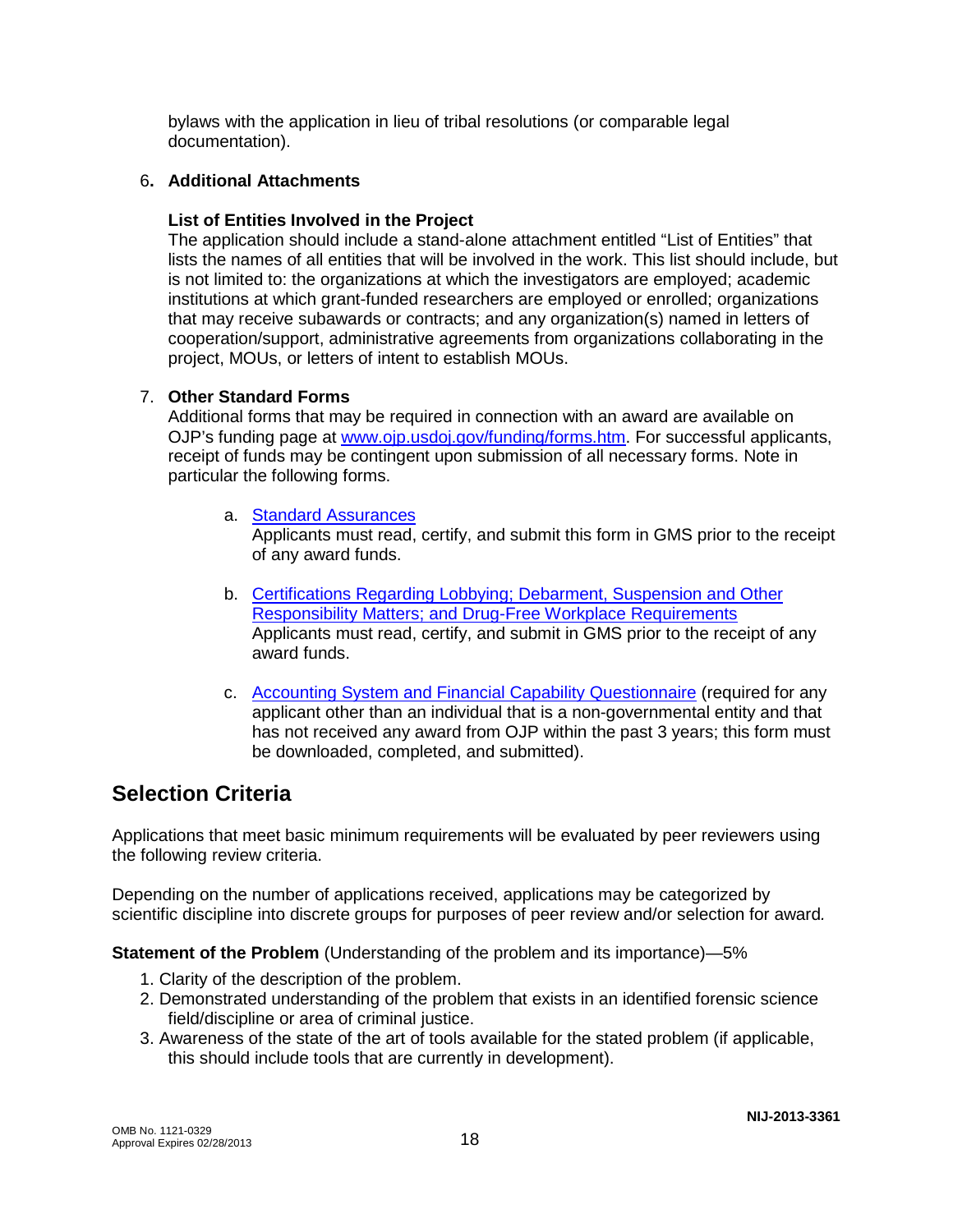4. Strength of citations and other appropriate information to support the understanding of the problem and the expected contribution of the proposed research/development to the identified field of forensic science or area of criminal justice.

#### **Project/Program Design and Implementation** (Quality and technical merit)—50%

- 1. Awareness of the state of current research. (What are the existing technology gaps? How will the proposed effort resolve the problem stated?)
- 2. Soundness of methods and analytic and technical approach. (The overall strategy, methodology, and analyses should be well-reasoned and appropriate to accomplish the specific aims of the project.)
- 3. Feasibility of proposed project and the strength of supporting data. (The proof of principle of the proposed technology or methodology should be established and supported by preliminary data presented in or referenced in the proposal. More innovative plans and/or plans with a higher potential for failure should be counterbalanced to manage the inherent risk; e.g., by firm theoretical basis, reasonable preliminary data (depending on the mechanism), the track record of the lead investigator(s), and an outstanding scientific and management plan).
- 4. Relationship between the proposed timeline and the project design. (Are the timeline and milestones logical and realistic? Are milestones adequately developed and quantitative, so they can serve as effective guidance for assessment of progress by the investigators and NIJ?)
- 5. Awareness of pitfalls and feasibility of proposed actions to minimize and/or mitigate them. (Are key technical barriers and dependencies identified?)
- 6. Innovation and creativity (when appropriate). (Innovative projects include those that challenge and seek to shift current research or practice paradigms by using novel theoretical concepts, instrumentation, approaches, or methodologies. These concepts, instrumentation, approaches, or methodologies may be novel to one field of forensic science or novel in a broad sense. The refinement, improvement, or new application of theoretical concepts, instrumentation, approaches, or methodologies may also be proposed.)

**Capabilities/Competencies** (Capabilities, demonstrated productivity, and experience of applicants)—15%

- 1. Qualifications and experience of proposed staff. The principal investigator (PI) should demonstrate an ongoing record of accomplishments that have advanced the field(s). If the project is collaborative or has more than one PI, investigators should have complementary and integrated expertise.
- 2. Demonstrated ability of proposed staff to publish research in peer reviewed scientific journals.
- 3. Demonstrated ability of proposed staff and organization to manage the effort.
- 4. Adequacy of the plan to manage the project, including how various tasks are subdivided and resources are used.
- 5. Strength of strategic collaborations. (Does the proposed project connect technical expertise with criminal justice policy and practice? Does the project propose teams of strategic partners (e.g., researchers, technologists, practitioners, and/or policymakers) that have demonstrated experience and success in the relevant science/technology and practical forensic science disciplines? Do the proposed partnerships add value to the core competencies of the applicant, and are the benefits of each partnership clearly explained? Proposals that involve strategic collaborations should include letters of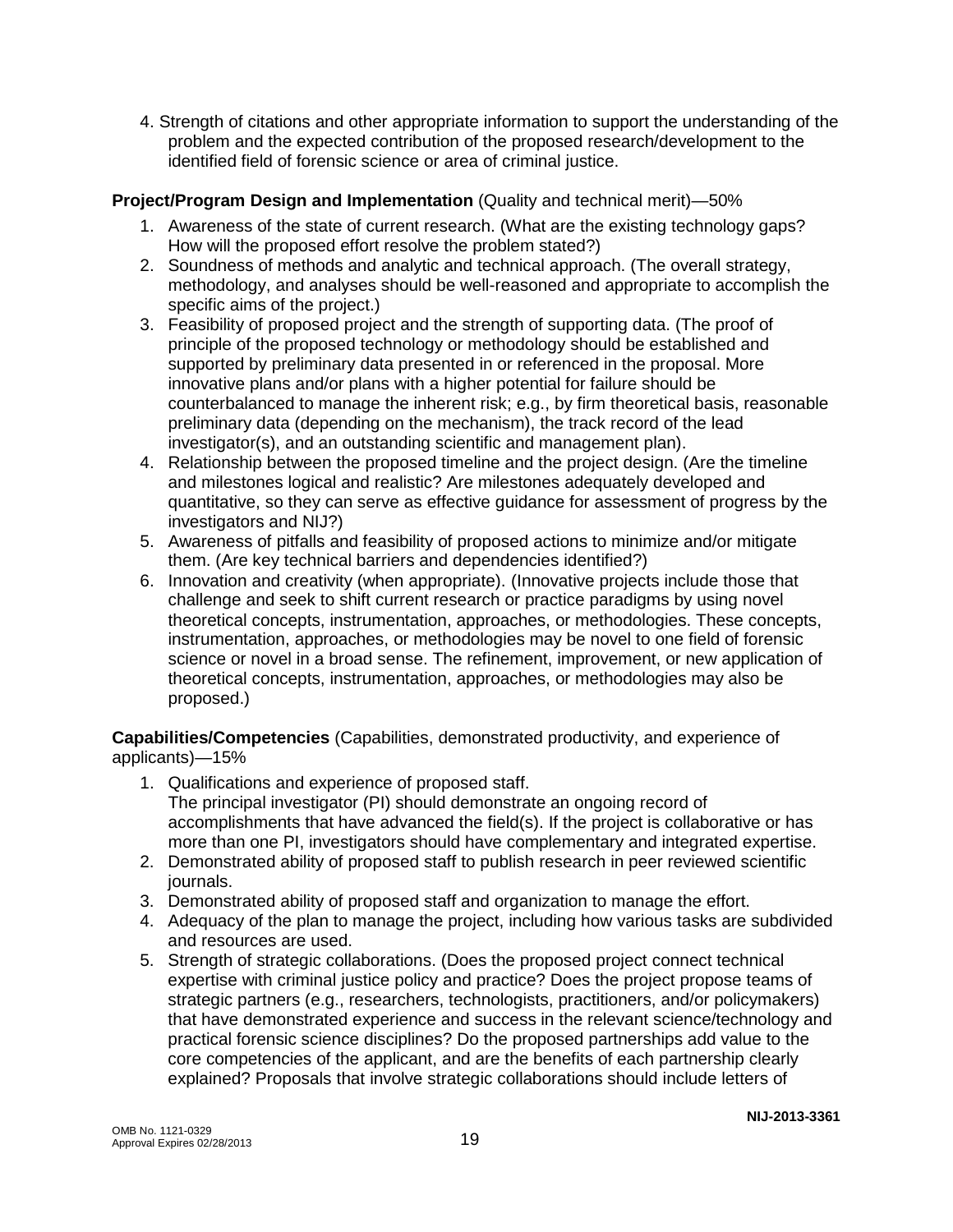cooperation/support from partners and may be further strengthened with the inclusion of memoranda of understanding (MOUs) or letters of intent to establish MOUs.)

6. Strength of the scientific environment (e.g., institutional support, equipment and other physical resources, or collaborative arrangements) in which the work will be done and its contribution to the probability of success.

#### **Impact/Outcomes, Evaluation, and Dissemination** (Relevance to policy and practice)—30%

- 1. Potential for significant advances in scientific or technical understanding of the problem. (How will successful completion change the concepts, methods, technologies, treatments, or services that drive the forensic science field as it relates to criminal justice? How will a successful project address the identified criminal justice or forensic science problem and associated critical barriers to progress?)
- 2. Potential for significant advances in the field. (If the goals of the project are achieved, how will scientific knowledge, technical capability, and/or forensic science practice in the criminal justice system be improved? What is the likelihood that the project will exert a sustained, powerful influence on the forensic science field(s) related to criminal justice?)
- 3. Relevance for improving the policy and practice of criminal justice and related agencies in the United States and improving public safety, security, and quality of life. (Higher quality applications clearly explain the practical implications of the project.)
- 4. Affordability and cost-effectiveness of proposed products, when applicable (e.g., purchase price and maintenance costs for a new technology or cost of training to use the technology).
- 5. Perceived potential for commercialization and/or implementation of a new technology for use by forensic science practitioners in the criminal justice system (when applicable).
- 6. Well-defined plan for the grant recipient to disseminate results to appropriate audiences (including researchers) and, in line with NIJ's mission, forensic science researchers, practitioners, and policymakers in the criminal justice system. (The dissemination strategy should be consistent with the goals of the solicitation and proposed project. A strong dissemination plan will be detailed and will go beyond a basic confirmation that the findings will be presented at national/regional forensic science meetings or through NIJ work products. Does the proposal include a clear description of how final research data will be shared, or, if applicable, explain why data sharing is not possible? Does the dissemination strategy include suggestions for print and electronic products that NIJ might develop for criminal justice practitioners and policymakers? If applicable, does the strategy include suggestions for training materials or workshops; e.g., technology transition workshops for forensic science practitioners in the criminal justice system?)

#### **Budget**

Reviewers will consider and may comment on the following additional items in the context of scientific and technical merit:

- 1. Total cost of the project relative to the perceived benefit (cost-effectiveness).
- 2. Appropriateness of the budget relative to the level of effort.
- 3. Use of existing resources to conserve costs. (Does the applicant leverage the existing scientific environment to conserve cost?)
- 4. Consistency of budget with all proposed activities (e.g., dissemination strategy).

The budget criteria will also be considered by the program office.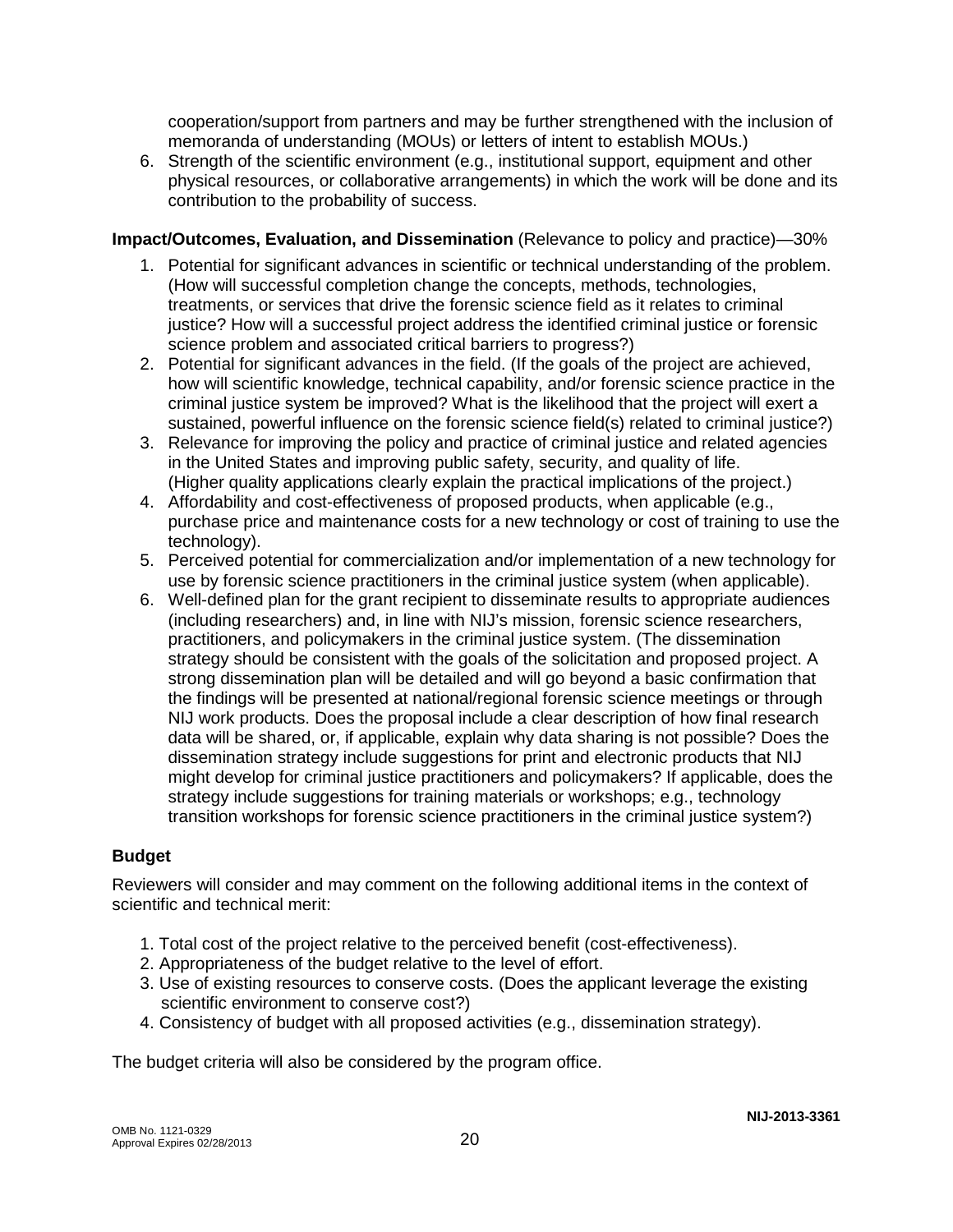#### **Research Independence and Integrity**

Regardless of a proposal's rating under the criteria outlined above, in order to receive funds, the applicant's proposal must demonstrate research independence, including appropriate safeguards to ensure research objectivity and integrity.

For purposes of this solicitation, research independence and integrity pertains only to ensuring that the design, conduct, or reporting of research funded by NIJ grants, cooperative agreements, or contracts will not be biased by any financial interest on the part of the investigators responsible for the research or on the part of the applicant.

In the appendix dealing with research independence and integrity, the applicant must explain the process and procedures that the applicant has put in place to identify and manage potential financial conflicts of interest on the part of its staff, consultants, and/or subrecipients. It must also identify any potential organizational financial conflicts of interest on the part of the applicant with regard to the proposed research. If the applicant believes that there are no potential organizational financial conflicts of interest, the applicant must provide a brief narrative explanation of why it believes that to be the case.

Where potential organizational financial conflicts of interest exist, in the appendix the applicant must identify the safeguards the applicant has put in place to address those conflicts of interest.

Considerations in evaluating research independence and integrity will include, but may not be limited to, the adequacy of the applicant's efforts to identify factors that could affect the objectivity/integrity of the proposed staff and/or the organization in carrying out the research, development, or evaluation activity; and the adequacy of the applicant's existing or proposed remedies to control any such factors.

### **Review Process**

OJP is committed to ensuring a fair and open process for awarding grants. NIJ reviews the application to make sure that the information presented is reasonable, understandable, measurable, and achievable, as well as consistent with the solicitation.

Peer reviewers will review the applications submitted under this solicitation that meet basic minimum requirements. NIJ may use either internal peer reviewers, external peer reviewers, or a combination, to review the applications under this solicitation. An external peer reviewer is an expert in the subject matter of a given solicitation who is NOT a current DOJ employee. An internal reviewer is a current DOJ employee who is well-versed or has expertise in the subject matter of this solicitation. Applications that meet basic minimum requirements will be evaluated, scored, and rated by a peer review panel. Peer reviewers' ratings and any resulting recommendations are advisory only. In addition to peer review ratings, considerations for award recommendations and decisions may include, but are not limited to, underserved populations, geographic diversity, strategic priorities, past performance, and available funding.

The Office of the Chief Financial Officer (OCFO), in consultation with NIJ, conducts a financial review of applications for potential discretionary awards to evaluate the fiscal integrity and financial capability of applicants; examines proposed costs to determine if the Budget Detail Worksheet and Budget Narrative accurately explain project costs; and determines whether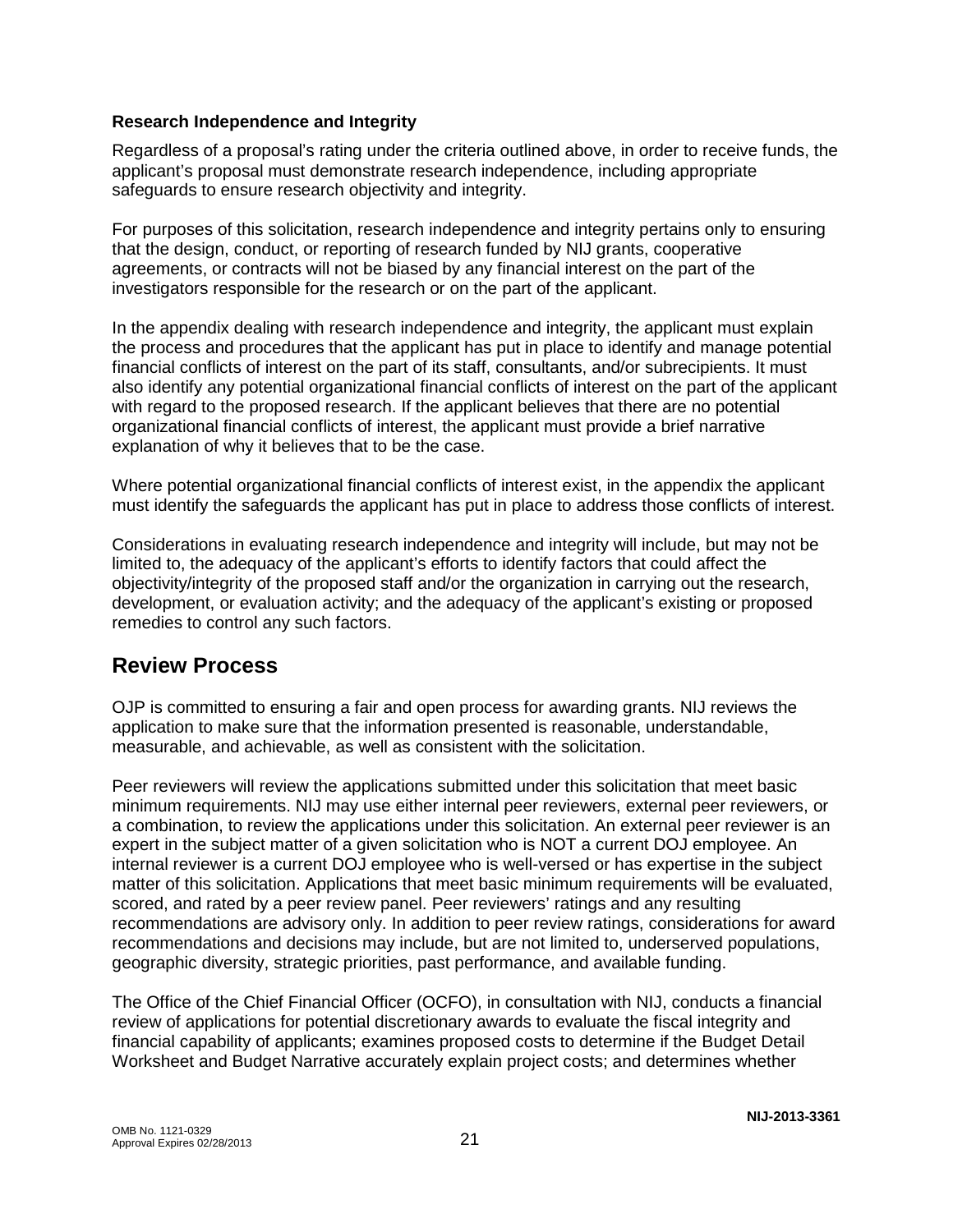costs are reasonable, necessary, and allowable under applicable federal cost principles and agency regulations.

All final award decisions will be made by the Director of the National Institute of Justice, who also may give consideration to factors including, but not limited to, underserved populations, geographic diversity, strategic priorities, past performance, and available funding when making awards.

### **Additional Requirements**

Applicants selected for awards must agree to comply with additional legal requirements upon acceptance of an award. OJP strongly encourages applicants to review the information pertaining to these additional requirements prior to submitting an application. Additional information for each requirement can be found at www.oip.usdoi.gov/funding/other\_requirements.htm.

- [Civil Rights Compliance](http://www.ojp.usdoj.gov/about/ocr/statutes.htm)
- Civil Rights Compliance Specific to State Administering Agencies
- Faith-Based and Other Community Organizations
- Confidentiality
- Research and the Protection of Human Subjects
- Anti-Lobbying Act
- Financial and Government Audit Requirements
- National Environmental Policy Act (NEPA)
- DOJ Information Technology Standards (if applicable)
- Single Point of Contact Review
- Non-Supplanting of State or Local Funds
- Criminal Penalty for False Statements
- Compliance with [Office of Justice Programs Financial Guide](http://www.ojp.usdoj.gov/financialguide/index.htm)
- Suspension or Termination of Funding
- Nonprofit Organizations
- For-profit Organizations
- Government Performance and Results Act (GPRA)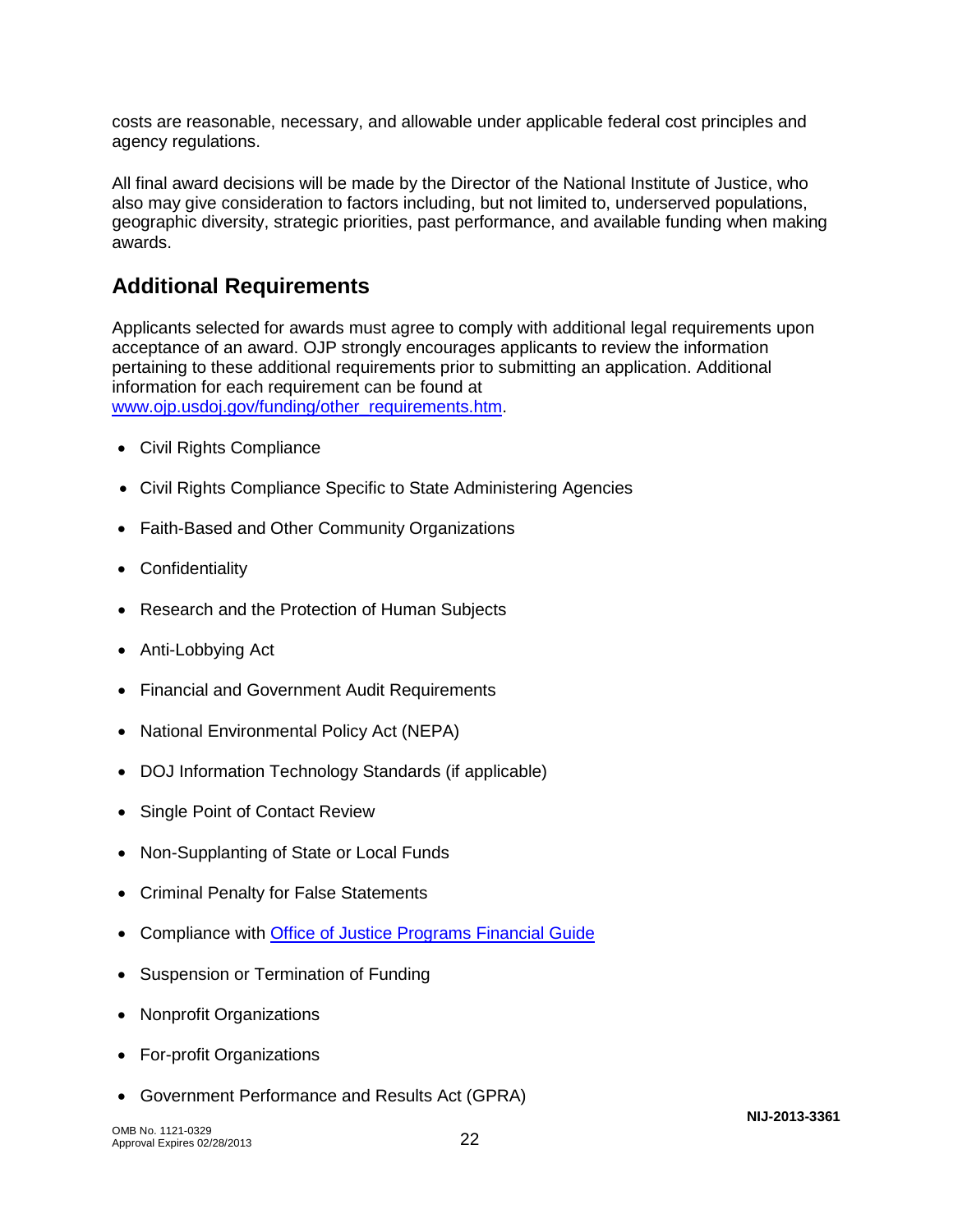- Rights in Intellectual Property
- Federal Funding Accountability and Transparency Act (FFATA) of 2006
- Awards in Excess of \$5,000,000 Federal Taxes Certification Requirement
- Policy and Guidance for Conference Approval, Planning and Reporting
- OJP Training Guiding Principles for Grantees and Subgrantees

If a proposal is funded, the award recipient will be required to submit several reports and other materials, including:

**Final technical report:** The final report should be a comprehensive overview of the project and should include a detailed description of the project design, data, and methods; a full presentation of scientific findings, placed in the context of existing literature; a thorough discussion of the implications of the project findings for criminal justice practice and policy in the United States; etc. It must contain an abstract of no more than 600 words and an executive summary of 2,500 to 4,000 words.

A draft of the final report, abstract, and executive summary must be submitted 90 days before the end date of the grant. The draft final report will be peer reviewed upon submission. The reviews will be forwarded to the principal investigator with suggestions for revisions. The author must then submit the revised final report, abstract, and executive summary by the end date of the grant. The abstract, executive summary, and final report must be submitted in electronic format.

**Interim reports:** Grantees must submit quarterly financial reports, semi-annual progress reports, a final progress report, and, if applicable, an annual audit report in accordance with Office of Management and Budget Circular A–133. Grantees should anticipate that semiannual progress reports will be required to follow the nonbudgetary components of the Research Performance Progress Report template/format. Future awards and fund drawdowns may be withheld if reports are delinquent.

#### **Provide Feedback to OJP on This Solicitation**

To assist OJP in improving its application and award processes, we encourage applicants to provide feedback on this solicitation, the application submission process, and/or the application review/peer review process. Feedback can be provided to [OJPSolicitationFeedback@usdoj.gov.](mailto:OJPSolicitationFeedback@usdoj.gov)